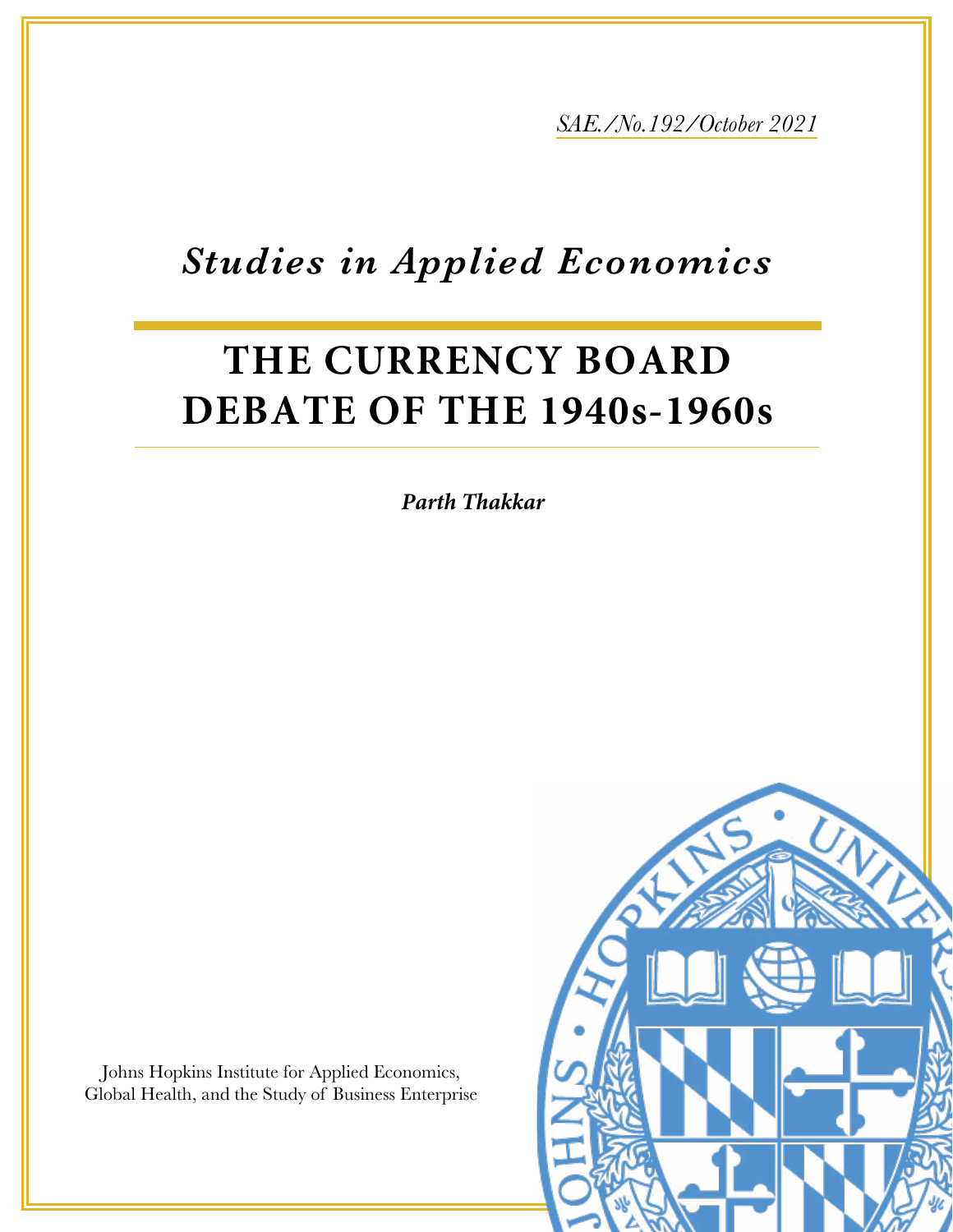#### **The Currency Board Debate of the 1940s-1960s**

By Parth Thakkar

#### **About the Series**

The *Studies in Applied Economics* series is under the general direction of Professor Steve H. Hanke, Founder and Co-Director of the Johns Hopkins Institute for Applied Economics, Global Health, and the Study of Business Enterprise (hanke@jhu.edu). This working paper is one in a series on currency boards. The currency board working papers will fill gaps in the history, statistics, and scholarship of the subject, and provide proponents of the system useful historical case studies. The authors are mainly students at the Johns Hopkins University in Baltimore.

#### **About the Author**

Parth Thakkar (pthakka4@jhu.edu) is a sophomore at the Johns Hopkins University in Baltimore, pursuing majors in public health and economics. He wrote this paper in the summer of 2021 as an undergraduate research assistant at the Johns Hopkins Institute for Applied Economics, Global Health, and the Study of Business Enterprise. On campus, Parth is a member of the Blue Key Society and the Blue Jay Bhangra dance team.

#### **Abstract**

The late 1940s to the 1960s featured a sustained debate about currency boards in underdeveloped (or, in today's parlance, developing) economies and their desirability compared to the alternative of central banking. Critics of currency boards found fault with them for the foregone cost of their "idle reserves," their implied deflationary bias, their lack of discretionary monetary policy, and their lack of a lender of last resort, among other things. Defenders of the currency board system argued that the criticisms were either incorrect or irrelevant. After carefully reviewing the debate, I opine on it, coming down mainly on the side of the defenders of currency boards.

#### **Acknowledgements**

I thank Professor Steve H. Hanke and Nicholas Hanlon for providing me with the opportunity to write this paper and Dr. Kurt Schuler for guidance and edits.

**Keywords:** Currency board, debate **JEL codes:** B27, E59, F33, N10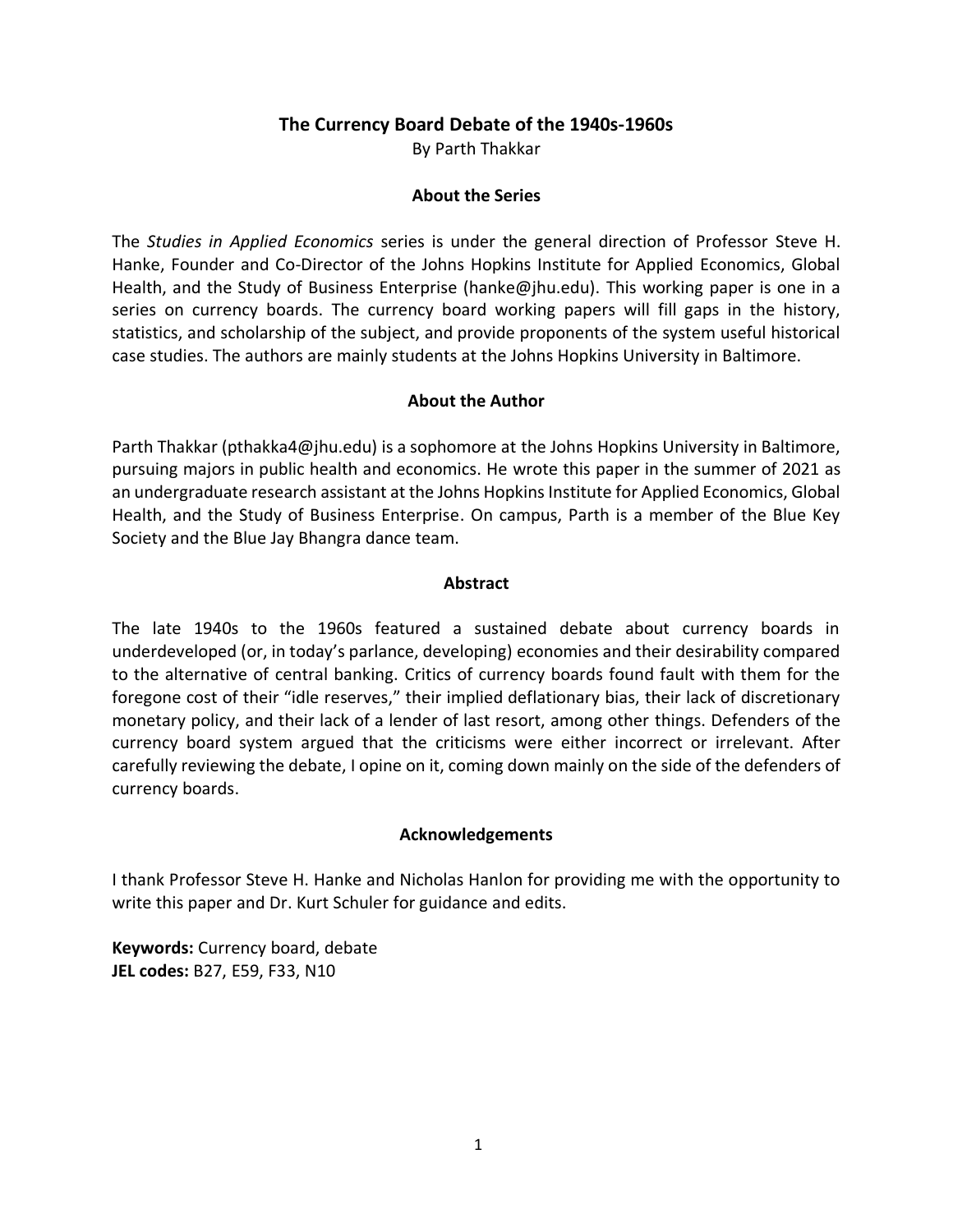#### **Introduction**

The development of Keynesian economics in the 1930s and 1940s and the prospect of approaching independence for many colonies after World War II provided the background for a debate about whether or not it was advantageous to replace colonial currency boards with central banks. About 30 economists participated in the debate. It took most of its examples from the experience of the British colonies, where most currency boards were located, and centered on four main issues:

- **1. Cost of Reserves:** Many economists were critical of the 100 percent foreign reserve requirement of the currency board system. (For British colonial currency boards, foreign reserves were predominantly British securities or pound sterling bank balances lodged within big British banks.) Since it was highly unlikely that everyone in the currency board country would redeem currency notes and coins for sterling reserves all at once, the reserves were seen as "unnecessarily locked up" in foreign investments, when they could instead be used to finance local economic development. In other words, the reserves were seen as unnecessary loans to the British government—earned by exports—whose foregone costs were real resources that could be used to foster local economic growth.
- **2. Deflationary Bias:** Because it was generally agreed that colonial money supplies were dependent on the balance of payments (namely, the current account balance), economists believed that the currency board system imparted a deflationary bias on the colonies, as it was unrealistic to expect persistent current account surpluses to keep pace with the needs of developing countries for expanding money supplies.
- **3. Lack of Discretionary Monetary Policy:** Many economists also found fault with the passivity of the currency board system, specifically its inability to execute a discretionary monetary policy. Because a currency board cannot alter the monetary base at will, economists believed central banks to be more conducive to promoting economic growth through various tools of monetary policy.
- **4. No Lender of Last Resort:** Finally, with the role of central banks as "bankers' banks" and extending credit in times of need, many economists believed orthodox currency boards to be useless in responding to external economic shocks and addressing financial crises.

In this paper, the author summarizes the debate, highlighting the main claims of all the economists involved. The author also discusses later reviews of the debate and offers a personal interpretation of it. On the next page is a table that shows where the debate participants stood on the main issues. An appendix near the end of the paper offers an alphabetical list of the participants, with biographical details.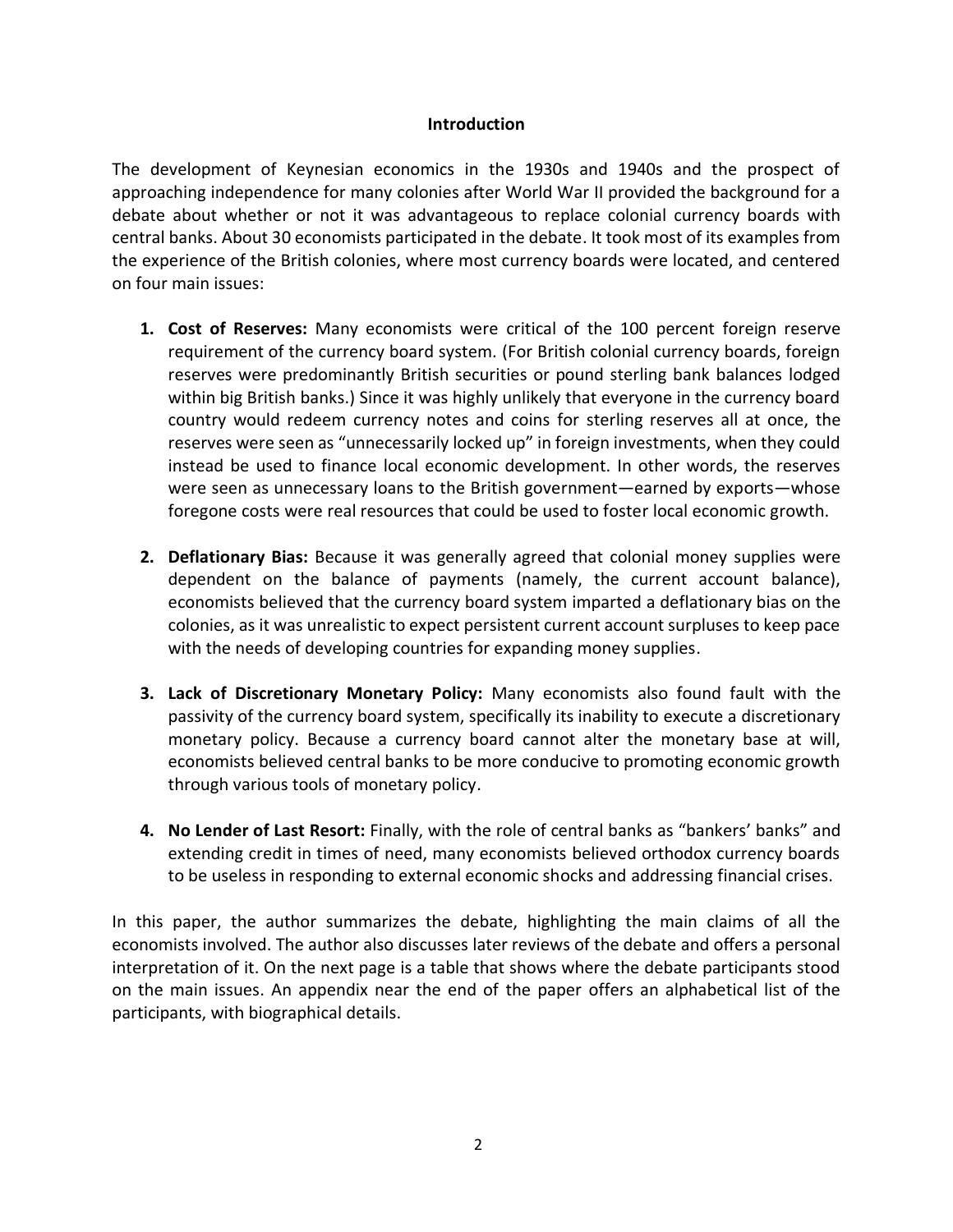| For                                                   |                          | <b>Against</b>                 |
|-------------------------------------------------------|--------------------------|--------------------------------|
| <b>Issue 1: Cost of Reserves</b>                      |                          |                                |
| 1. Mars (1948)                                        | 8. Wilson (1957)         | 1. Caine (1949)                |
| 2. Grove & Exter (1948)                               | 9. Balogh (1958)         | 2. Blowers & McLeod (1952)     |
| 3. Exter (1949)                                       | 10. Nevin (1961) [2]     | 3. Greaves (1951, 1953, 1954a, |
| 4. Hazlewood (1952, 1954a,                            | 11. Lomoro (1964)        | 1954b, 1957) [1]               |
| 1954b)                                                | 12. Loxley (1965) [5]    | 4. Earle (1954)                |
| 5. "Analyst" (1953, 1954)                             | 13. Thomas (1965)        | 5. King (1955)                 |
| 6. Newlyn & Rowan (1954)                              | 14. Lampman (1967)       | 6. Lewis (1955)                |
| 7. Niculescu (1954) [1]                               |                          | 7. Katz (1956)                 |
|                                                       |                          | 8. Birnbaum (1957) [2]         |
| <b>Issue 2: Deflationary Bias</b>                     |                          |                                |
| 1. Mars (1948)                                        |                          | 1. Blowers & McLeod (1952)     |
| 2. Grove & Exter (1948)                               |                          | 2. Greaves (1954b) [3]         |
| 3. Exter (1949)                                       |                          | 3. Earle (1954)                |
| 4. "Analyst" (1953, 1954)                             |                          | 4. King (1955)                 |
| 5. Newlyn & Rowan (1954) [3]                          |                          | 5. Katz (1956)                 |
|                                                       |                          | 6. Olakanpo (1961)             |
|                                                       |                          | 7. Drake (1969)                |
| <b>Issue 3: Lack of Discretionary Monetary Policy</b> |                          |                                |
| 1. Mars (1948)                                        | 7. Rowan (1954a, 1954b)  | 1. Blowers & McLeod (1952)     |
| 2. Grove & Exter (1948)                               | 8. Niculescu (1954)      | 2. Greaves (1953, 1954a)       |
| 3. Exter (1949)                                       | 9. Olakanpo (1961) [4]   | 3. Earle (1954)                |
| 4. Hazlewood (1954b)                                  | 10. Thomas (1965)        |                                |
| 5. "Analyst" (1953, 1954)                             | 11. Drake (1969) [4]     |                                |
| 6. Newlyn & Rowan (1954)                              |                          |                                |
| <b>Issue 4: No Lender of Last Resort</b>              |                          |                                |
| 1. Mars (1948)                                        | 6. Rowan (1954b)         | 1. Greaves (1954b)             |
| 2. Grove & Exter (1948)                               | 7. Watson & Caine (1956) | 2. Earle (1954)                |
| 3. Exter (1949)                                       | 8. Balogh (1958)         | 3. Sherwood (1959)             |
| 4. "Analyst" (1953, 1954)                             | 9. Nevin (1961)          | 4. Myint (1964)                |
| 5. Newlyn & Rowan (1954)                              | 10. Lomoro (1964)        | 5. Drake (1969)                |

#### **Figure 1: Overview of Debate**

#### **Notes**

[1] Niculescu (1954) sympathizes with some of the claims that Greaves (1953) makes.

[2] Nevin (1961) agrees with some of Birnbaum's (1957) sentiments.

[3] Hazlewood (1954a, 1954b), Newlyn & Rowan (1954), Nevin (1961), and Thomas (1965) critically support some of the claims that Greaves (1954b) makes.

[4] Although proponents of the currency board system, Olakanpo (1961) and Drake (1969) mention some strong considerations in favor of discretionary monetary policies for developing nations.

[5] Loxley's 1965 contribution to the debate could not be retrieved from past archives, so a review of it from 1972 is discussed instead.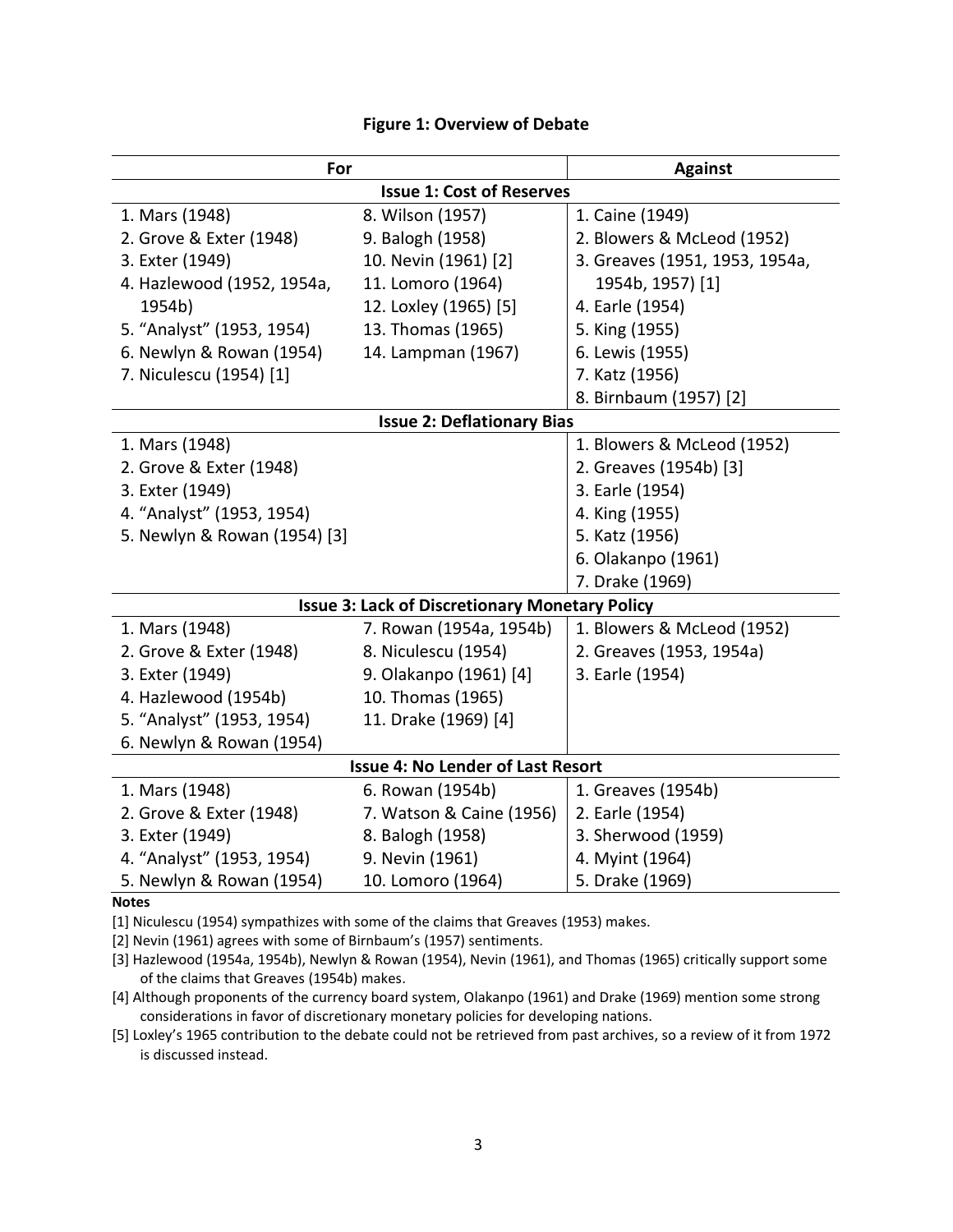#### **1. Cost of Reserves**

The opening blow in the currency board debate of the 1940s-1960s came from the pen of Austrian-British economist John Mars (born Hans Materschläger). In a long book chapter, "The Monetary and Banking System and the Loan Market of Nigeria" (1948, but apparently written two or more years before), $1$  Mars raised a number of objections against the West African Currency Board, with the 100 percent reserve-backing requirement of the board being the first one. According to Mars,

A 100 per cent cover has never been a *sine qua non* of the West African currency system, simply because it is quite impossible for the whole of the West African currency to be presented for conversion into London sterling at any one time, since the West African colonies can never dispense entirely with the use of money. It is, therefore, quite safe for the quantity of the fiat currency to rise to the minimum amount necessary to finance local payments for domestic goods, services, and securities, and the hard core of hoarding, as there could not be any danger of a demand for redemption. (p. 188)

This analysis led Mars to conclude that the 100 percent exchange standard was actually costing Nigeria, in the form of foregone domestic goods and assets that could have promoted economic growth, and that the cost of the locked-up reserves was unaffordable for a "poverty-stricken country" like Nigeria, let alone a rich country (p. 194). Mars went on to explain the process by which the West African Currency Board sacrificed Nigerian exports through its exchange mechanism (p. 190), as well as offer an advance to the supporters of the board. Mars claimed that local currency in Nigeria was not "found money," but "loaned money." He adduced statistical evidence showing a fall in the volume of Nigerian currency from 1925 to 1934 (pp. 192-193).<sup>2</sup> All in all, Mars began the currency board debate on a critical note—a note that would become a chorus in the years to come.

David Grove and John Exter (1948), economists at the Board of Governors of the Federal Reserve System, made similar claims with their analysis of the Philippines. Both were involved in advising the recently independent Philippine government in its effort to replace the currency board-like system established under U.S. colonialism. The Philippines passed a central bank law in 1948 and the central bank opened in 1949. Grove and Exter contended that "the 100 per cent reserve system has tended to immobilize needlessly a part of the official international reserves of [the Philippines]" (p. 938). Exter made a similar argument in his *Report on the Establishment of a Central Bank for Ceylon* (1949, p. 4) to the government of Ceylon (now Sri Lanka). The country replaced its currency board with a central bank in 1950, two years after becoming independent from Britain, and Exter became the first governor.

<sup>&</sup>lt;sup>1</sup> Note that in days before the Internet, lags in publication and distribution of printed material meant that sometimes a paper written before another was published later, and authors were not always necessarily aware of the most recent contributions to a debate when they wrote.

<sup>2</sup> It might have been better to start with June 1928, the pre-Great Depression peak of circulation, rather than 1925. The Great Depression reduced circulation until it bottomed out in June 1934.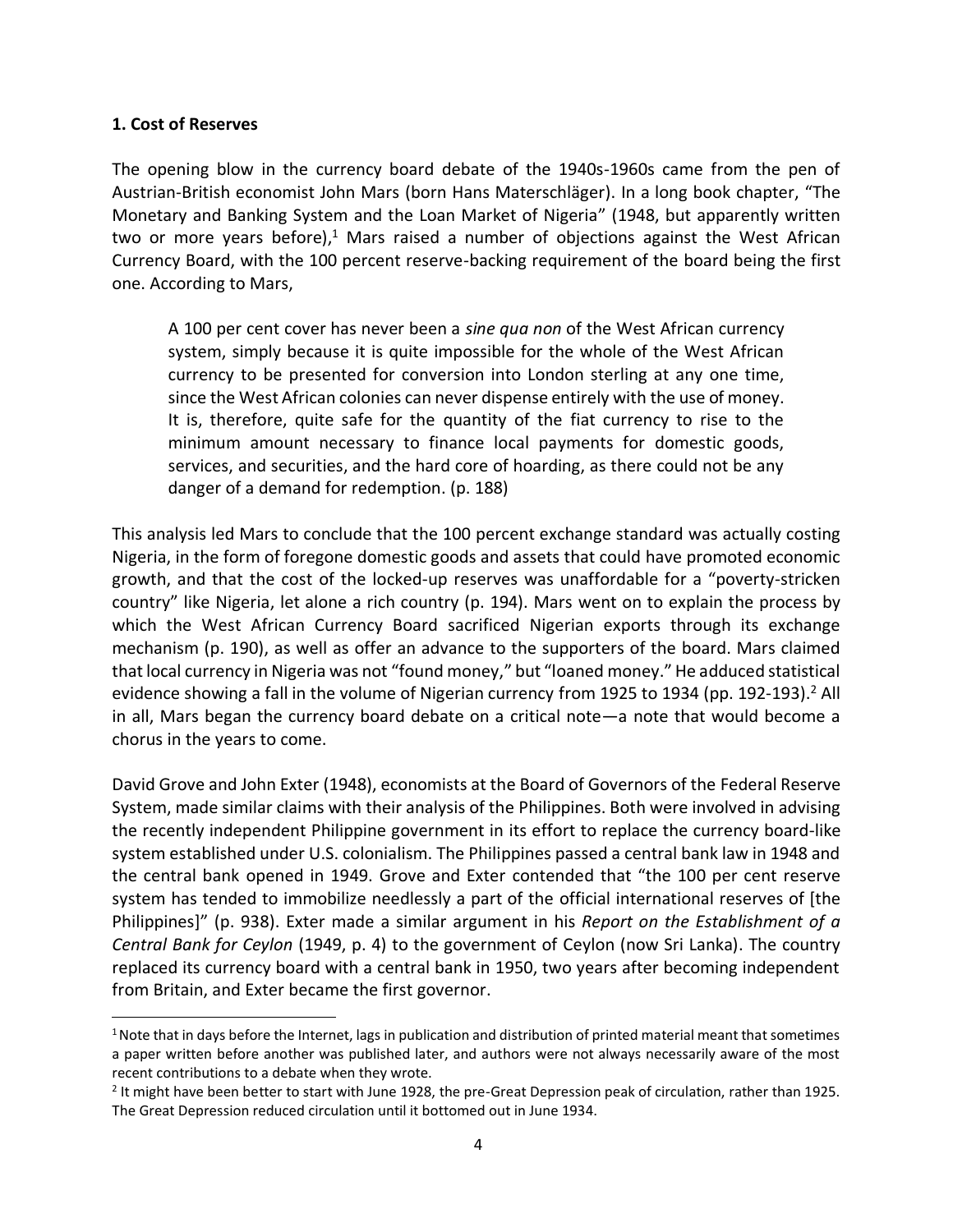In the 1950s, criticism of 100 percent reserve backing grew. Up first was Arthur Hazlewood, an Oxford University economist. Responding to Ida Greaves (1951), a lecturer at the London School of Economics, Hazlewood (1952, p. 942) said that the currency board system imparted a "burden" of foregone imports on the colonies:

A Colony's currency circulation can be expanded if sterling earned by her exports is paid into the currency authority. Colonial currency obtained in this way may be treated as an import paid for with export earnings. Other imports have to be given up if an increased currency supply is to be acquired.

Whereas the income earned from exports constituted a claim on imports, the claim was no longer enforced while currency was in circulation, thereby making the holders of the currency "lenders abroad in sterling"—sterling that could have been used to buy goods and services (p. 943). In short, "Sterling earnings, which would otherwise be available for purchasing imports of goods and services, are tied up in the reserves of the currency authority" (p. 944).

In 1954, Hazlewood expanded on his argument from 1952. He created his own version of a Marslike explanation of the process by which the currency backing system made the colonies forgo imports they could have otherwise bought for internal development. He also reiterated "that the colonial currency system reduces the funds available to a colony for external expenditure" (Hazlewood 1954b, p. 295).

The anonymous (possibly Jamaican) "Analyst" (1953), in an article on "Currency and Banking in Jamaica," repeated the argument that the foreign reserves backing the notes and coins in circulation were immobilized and could not be used for purchasing domestic goods or services (p. 47). "Analyst" proposed reducing the 100 percent foreign reserves of Jamaica's currency board to 50 percent, partly because "It is fairly certain that at no time will all the currency be required to be redeemed in sterling" (p. 51).

The next year saw the publication of a book by British economists Walter Newlyn and David Rowan (1954, p. 202), *Money and Banking in British Colonial Africa.* In it, they agreed with the claims Mars and "Analyst" made, saying that "since it is obvious that the whole money supply cannot be presented for conversion into sterling, it is plain that the existing monetary system entails the maintenance of reserves at what is, in some sense, an uneconomically high level." They called over 50 percent of the backed balances "excessive reserves," proposing that these idle balances be released into the colonies as a fiduciary issue. This proposal was similar to that of "Analyst."

World Bank economist Paul Wilson (1957) and Hungarian-British economist Thomas Balogh (1958) made some fleeting remarks about the "asymmetry of reserves" and "the inability of the colonies to use their accumulated sterling reserves for their own economic development" (Narsey 2016, pp. 209, 216). In 1961, Welsh economist Edward Nevin (1961, pp. 5, 11-12) published an important contribution, *Capital Funds in Underdeveloped Countries*. In it, he said: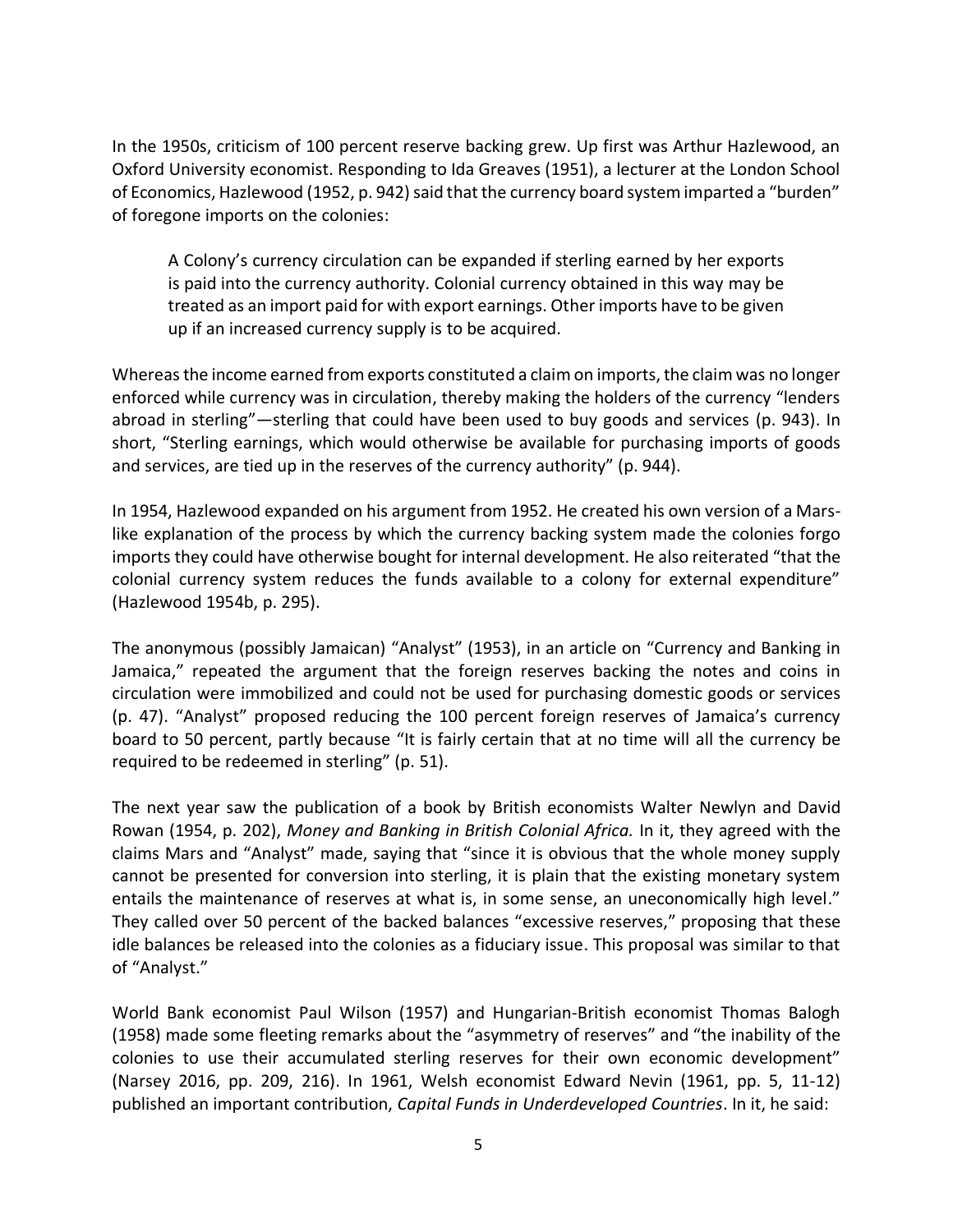The essential fact about the sterling exchange system, however, is that the resources sacrificed by the community in increasing its holdings of currency are not retained within the same community; the requirement that the London sterling—United Kingdom or other Commonwealth government securities—be held against additional issues of currency notes means, in effect, that overseas governments acquire the command over resources which the colonial community has sacrificed in order to hold currency...Whether it is fully convertible or not, therefore, to some varying degree the reserves held as backing for the currency represent a potential source of finance for economic development.

Nevin (p. 15) asked his reader to consider two sets of risks—the risk of repatriating the reserves and the risk of retaining the sterling exchange system (and thereby retarding economic growth). Since the former risk had a high reward and the latter a reward only if all the currency notes were presented for conversion into sterling, Nevin concluded that it was desirable to replace currency boards with central banking.

Others added fuel to Nevin's fire in the mid 1960s. Makerere University (Uganda) economist George Lomoro (1964, pp. 6-7), in a balance sheet analysis of the East African Currency Board, observed that a 100 percent reserve cover was only attained in 1950 (because of a policy decision the board made at the start of its life regarding the exchange of silver coins). He further stated that the income the board generated with the reserves being invested in foreign assets had been meager compared to if they had been invested in domestic assets. Lomoro's sometime Makerere colleague John Loxley (1972, p. 46), in a review of his own 1965 dissertation, confirmed that the British government forced the colonies to engage in a "surplus drain" by investing their reserves overseas, thereby hampering the development activities of the colonial governments. Guyanese economist Clive Thomas (1965, p. 20) stated much of the same, saying that

In a Currency Board system a transfer of resources to the public sector does not take place. To the community as a whole, in the same way as to an individual in any type monetary system, a cost is involved in holding currency, and in increasing the existing currency issues. This cost is created by the statutory requirement that domestic currency issues must be backed with foreign securities.

Thomas went on to echo several economists before him, saying that the currency reserves were external loans to the British government (with the cost of foregone expenditures on domestically produced and imported goods and services) and concluding with the idea of replacing the 100 percent backing system with the "harmless" alternative of a fiduciary issue (pp. 21, 27).

American economist Robert Lampman (1967) provided the final salvo in this part of the currency board debate, backing those that preceded him with the first growth accounting study of the Philippines. In it, he concluded that a repatriation of the currency reserves would have benefitted the Philippines in the late 1940s in terms of real GDP growth (Treadgold 2005, pp. 136-137).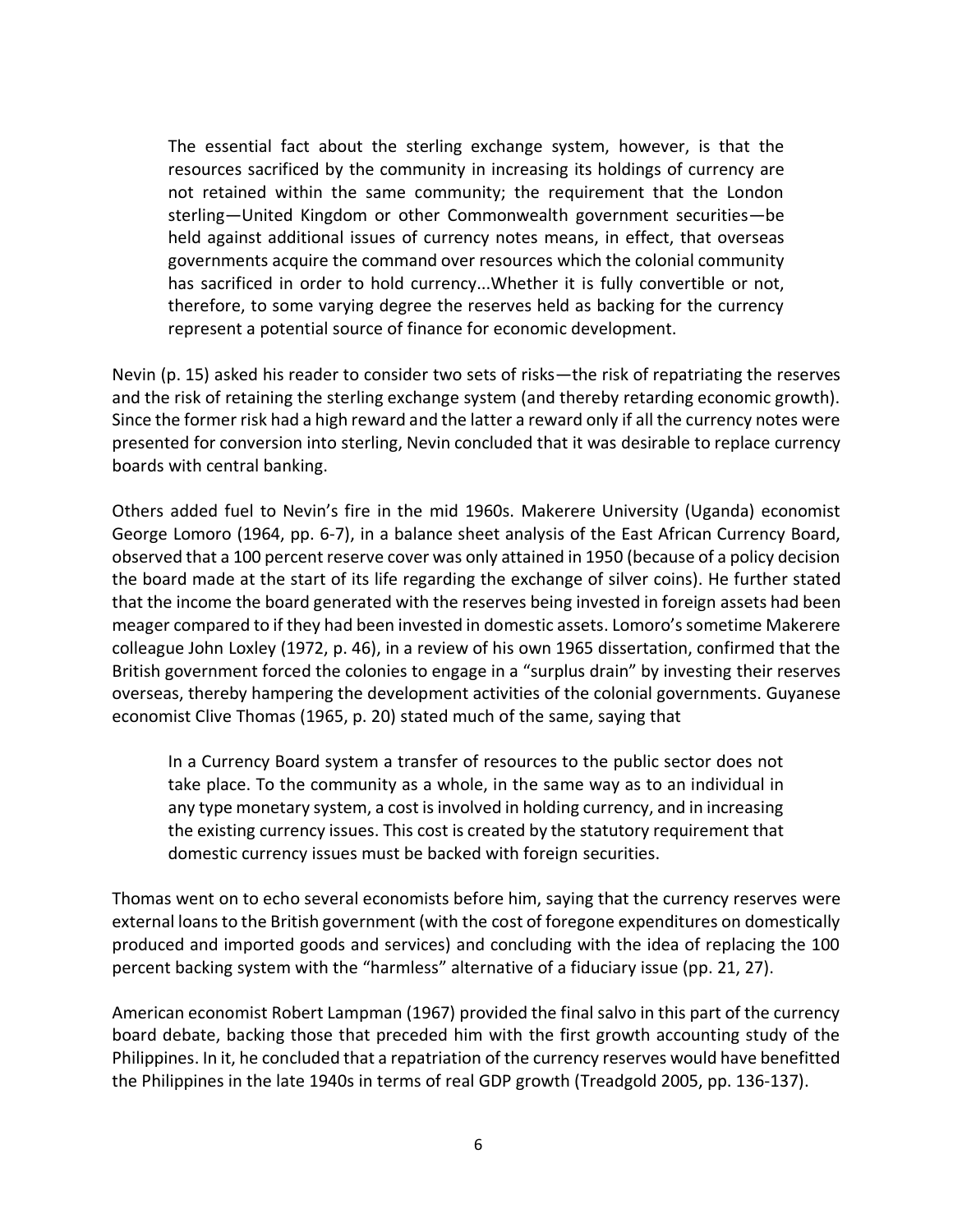#### *The Rebuttal*

Of course, a debate is incomplete without a rebuttal. Sir Sydney Caine, a distinguished British public official, wrote a series of articles on the monetary systems of the British colonies for the London magazine *The Banker* under the pseudonym "Special Correspondent." In them, Caine (1949, p. 96) reminded the critics that the theoretically "idle" reserves were not idle in practice rather, they were being invested in interest-bearing securities, thereby earning a profit for the colonial governments. To add,

[T]he income from such securities goes to strengthen the general financial position of the Government concerned. By doing so it helps that Government to raise other loan moneys. In theory, a colonial government might deliberately devote the whole of the income it draws from currency investments to paying interest on an equal amount of other borrowing, and so might place itself substantially in the same position as if it had borrowed the currency funds direct, i.e. had created a fiduciary issue.

American banker George Blowers and his Canadian economist colleague Alexander McLeod (1952, pp. 458-459) refined Caine's argument and put it in the context of Libya, whose currency reform they advised. They remarked that if a country like Libya had adequate access to foreign capital, then the borrowed foreign capital plus the reserves invested in foreign securities would generate, at most, a moderate development cost that could be offset in the future. The invested reserves could help Libya in the future if foreign capital became less readily obtainable. Finally, W. Arthur Lewis (1965, pp. 246-247) similarly declared that

The surplus currency backing [of colonial currency boards] is invested in gilt edged securities, which yield the long term rate of interest, and if these colonies needed money they would have no difficulty in borrowing in London at similar rates. In so far as this is true, the 100 per cent backing does not handicap development.

Defenders of the currency board system rebutted the critics with the idea of seigniorage. In their minds, "excess" reserves in the currency board system were not wasted; rather, they were being invested in interest-bearing securities that would help colonial economic development in the future. If the surplus reserves were immediately invested in high-risk domestic assets or used to purchase domestic imports, they would wither away into oblivion as one-time purchases. More importantly, they would no longer be available to earn interest, which could prove to be fatal down the road if a colony desperately needed to support long-term growth.

Ida Greaves, a Barbadian who was perhaps the strongest proponent of the currency board system from the 1940s to the 1960s, went head-to-head with John Mars in 1951, which Hazlewood later commented on in 1952 (see above). Greaves (1953, p. 921) then took a swing at Hazlewood. Regarding the cost of reserves, Greaves claimed that there was no burden on the colonies, and that the conclusion in Hazlewood's 1952 work was a "serious misapprehension." The mere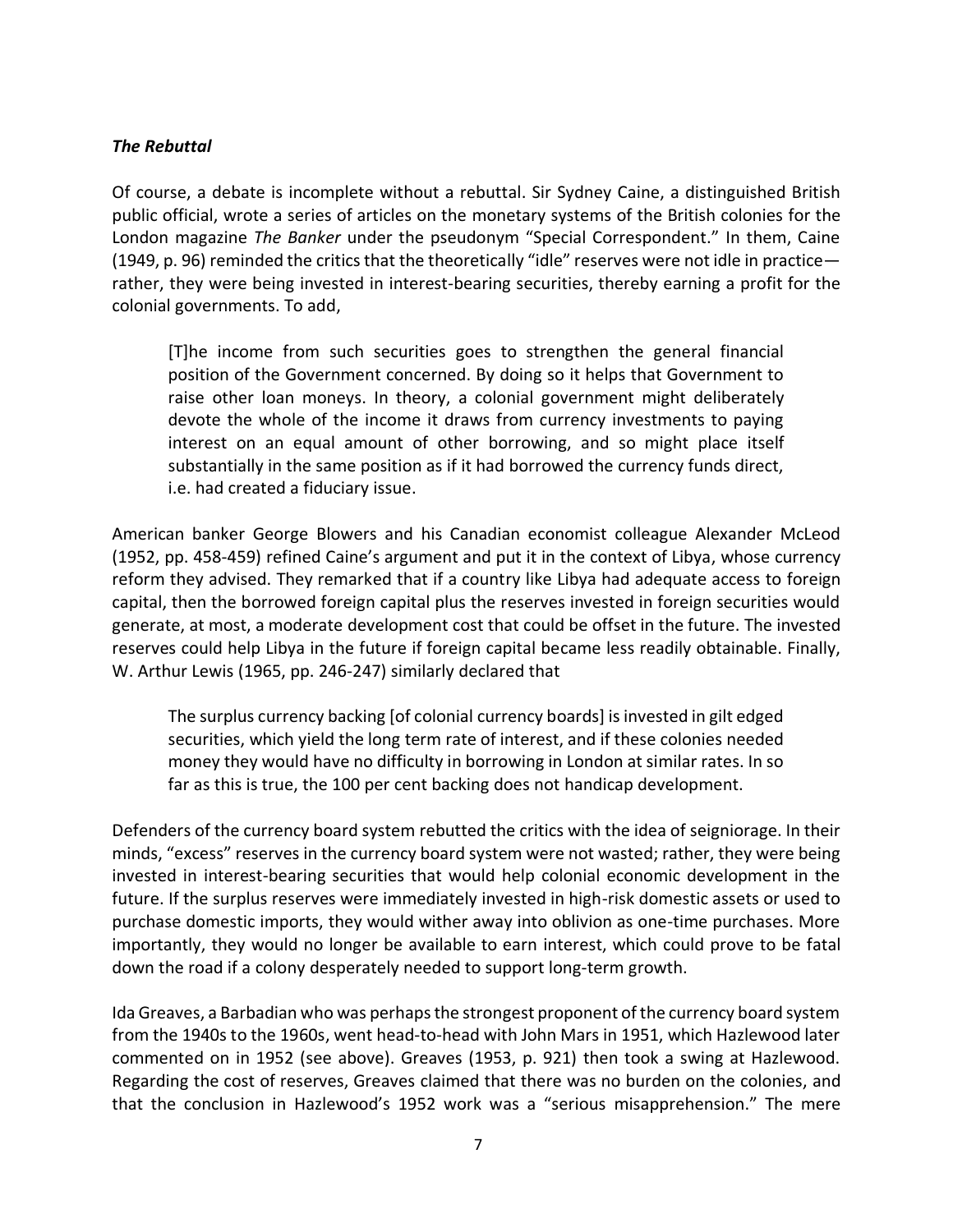existence of currency funds did not alter the purchasing power of the colonies. The colonies could use their currency notes to purchase whatever they wanted—whether that be imports or assets—and if they wanted hard sterling instead, all they had to do was convert their notes through the currency board. In Greaves' view, Hazlewood was mischaracterizing the currency reserves as external investments and the currency notes as savings claims; Greaves thought of the currency notes as colonial income (p. 921). Given the high cost of imports during the time, the safer bet of investing the sterling reserves in interest-bearing securities, and the stable expansion of the West African Currency Board since 1940, Greaves deemed Hazlewood's arguments "palpably absurd" (p. 921).

Hazlewood (1954a, pp. 616-617) jabbed back at Greaves, saying that her assertions lacked merit and were out of the context of the currency expansion process he had described earlier. Barbu Niculescu (1954, pp. 618-619), despite conceding that both Greaves and Hazlewood were "right in their main arguments," sided with Hazlewood. He said that Greaves treated the currency issues as notes of income held by *individuals* of a colony, whereas Hazlewood treated them as claims on earned reserves held by the *community.* Niculescu ultimately agreed with Hazlewood, saying that the currency issues were loans to the British government, or more specifically, "a postponement by the colonies, and hence by their inhabitants, of their claims to goods and services which they could purchase from the United Kingdom." Clive Thomas (1965) documented the entire Hazlewood-Greaves-Niculescu mini-debate and added his own piece at the end, criticizing Greaves for not realizing a genuine cost of reserves (p. 23).

Greaves, unfazed, went on to deny repeatedly that the reserves were ever idle or stagnant, rejecting that the reserves were loans to the British government and refuting that economic development was ever hindered via the reserve-backing system (Greaves 1954a, 1954b, 1957). She mentioned that one of the key purposes of the system was to maintain currency and credit stability in the colonies, which was especially important to them after the Second World War. She also mentioned the advent of international branch banking—which would act as a deterrent to the cost of reserves "problem"—as well as the idea of if funds were released into the colonies as fiduciary issues, high domestic prices would make the import purchases "not worth it," or worse yet, denude the currency boards of their funds in desperate times. Greaves said that if a fiduciary issue absolutely *had* to be created, it should not exceed 33 percent of the notes and coins in circulation. Finally, Greaves contended that the colonial governments already had functional domestic development projects in place with the reserve-backing system in mind, whether that involved borrowing loans from overseas, having development companies come in and hold interventions, or running surpluses. Add to that the seigniorage that the invested sterling reserves would yield, and considerable long-term growth already hung in the balances for the colonies (Greaves 1954b, 8, 14-15, 20).

Arthur Earle (1954, pp. 99, 103), a Canadian businessman and economist, debunked "Analyst's" statistical analyses and went tusk-to-tusk with "Analyst" on the cost of reserves. Earle said that Jamaica needed to maintain the current monetary system in order to ensure the future exchangeability and rate stability of its currency against at least one other foreign currency (1954, p. 99). Regarding "Analyst's" proposal to make 50 percent of the reserves a fiduciary issue, Earle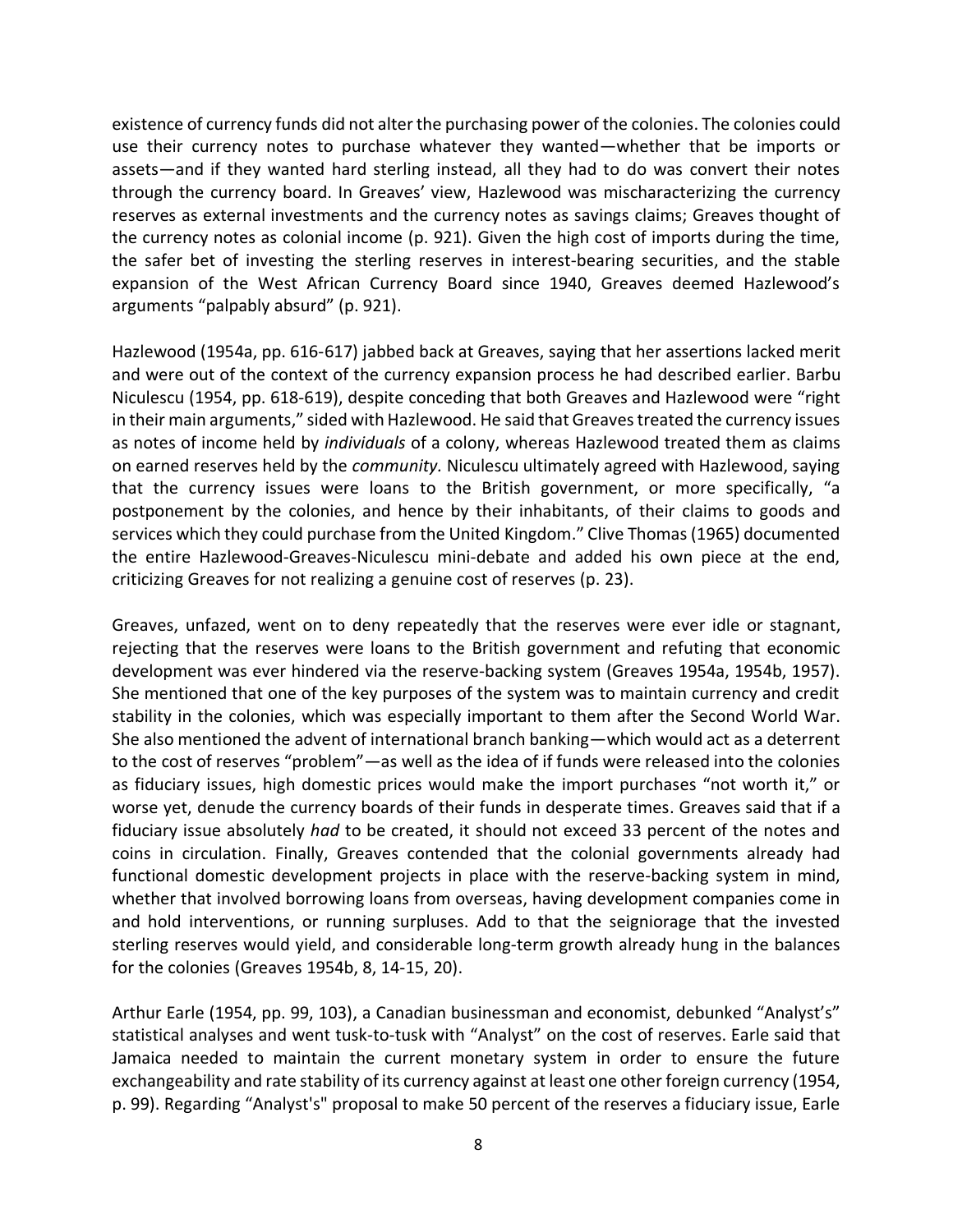remarked archly that "the purchase of local Government securities is not an untried method of monetizing fiscal debt" and could go awry in adverse circumstances. In a rejoinder, "Analyst" (1954, p. 107) noted the "ancient and honorable lineage" of fractional reserves and remarked, "If [the 100 percent liquid reserve-backing requirement] were so, banking would never have started" (p. 107).

Concluding the first bout of the currency board debate were three defenders of the currency board. Frank King, an American economist connected with the University of Hong Kong, called out Niculescu, saying that the reserves used as backing for the currency notes were not sterling loans to the British government, but rather parts of a "balanced investment portfolio." Additionally, 100 percent, in King's eyes, was not an egregiously high number at all. King went on to mention that several currency boards—including the Malayan and Hong Kong currency boards—already had facilities within them that allowed for modest holdings of local assets without damaging the reserve-backing system, so the current monetary structure need not be changed. Although King conceded that some portion of the sterling balances could not be used for imported goods, he did not believe that should warrant a move away from the 100 percent system. The most important point King made in his article was that under the currency board system, "In British East Asia, no government project has as yet suffered from inability to use currency fund sterling assets." This was to say, economic growth had not been hampered by the alleged "cost of reserves problem," as governments had been able to withdraw and convert reserves into currency notes and coins to structure domestic development projects (King 1955, pp. 719-720).

Samuel Katz (1956, pp. 289-190), an economist at the Board of Governors of the U.S. Federal Reserve System, made comments in a similar vein. He brought up the Rhodesian and Gold Coast currency boards, clarifying that their sterling balances had not been locked up in the slightest. Nor were their balances in reserve "excessive" by any means.

Eugene Birnbaum (1957), an American staff economist at the International Monetary Fund (IMF), capped the cost of reserves debate by disputing the recommendation that Newlyn and Rowan made in 1954 to reduce foreign reserve backing of the currency to 50 percent. Through a statistical analysis, Birnbaum confirmed that Newlyn and Rowan had overestimated the amount of reserves that should actually be considered "excess" in the 100 percent reserve-backing system. Birnbaum added that the net cost of these actually-excessive reserves was small.

#### *Who Was Victorious?*

The cost of reserves debate—and the entire currency board debate, for that matter—was not as black and white as dividing participants into supporters and defenders of the currency board system and simply *arguing*. Many critics had favorable things to say about the system, and many proponents had their reservations about the system; thus, the debate at times was nuanced. For instance, Grove and Exter (1948), Exter (1949), "Analyst" (1953), Newlyn and Rowan (1954), Nevin (1961), Thomas (1965) and Loxley (1965) all listed several advantages of currency boards in their works, the most notable ones being that currency boards maintain currency stability,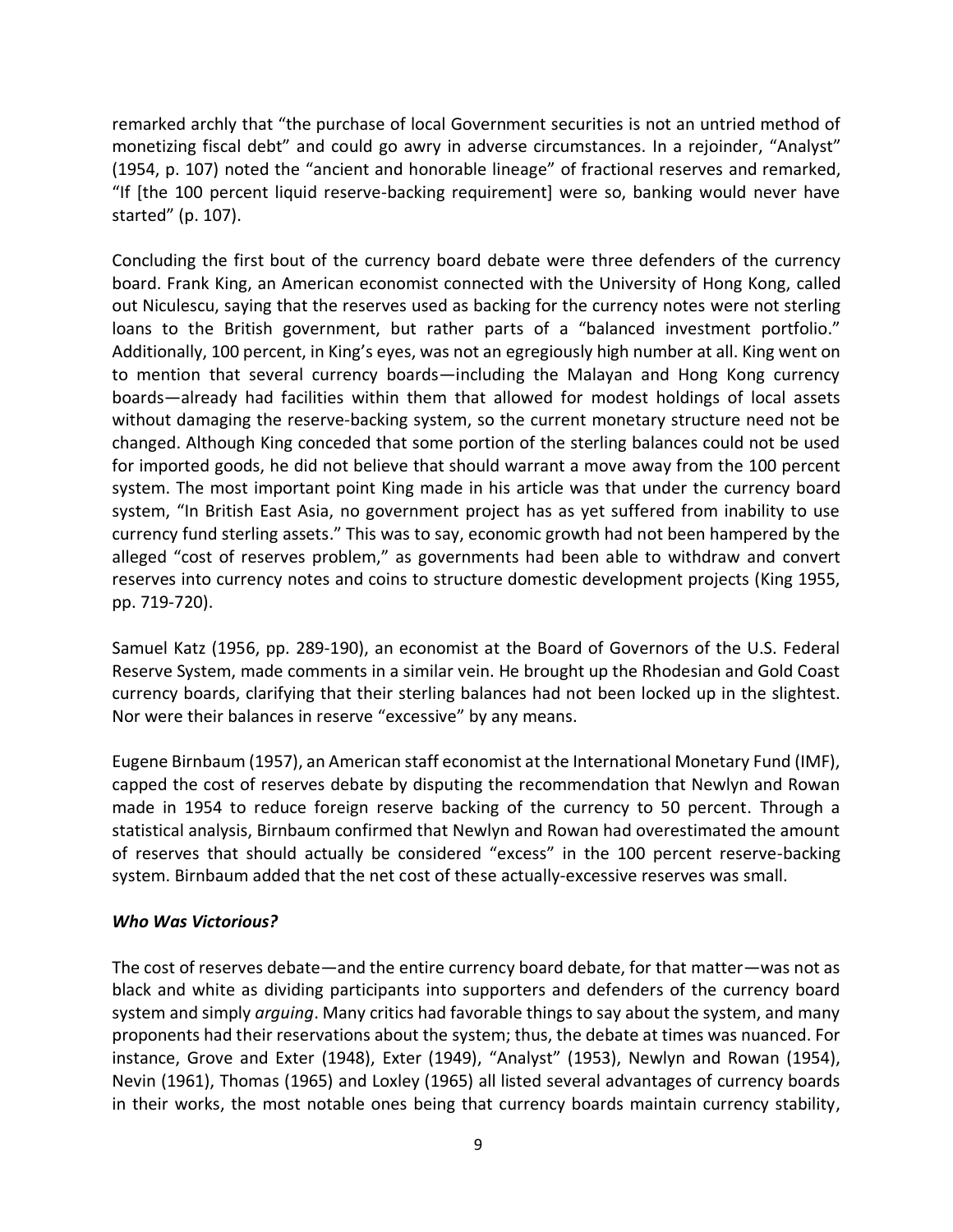eliminate balance of payments problems, and prevent highly inflationary periods (assuming that the anchor currency is fairly stable). Hazlewood (1954a) commended Greaves on some of the inconsistencies she pointed out in his writing, and Nevin (1961) agreed with Birnbaum (1957) on the actual cost of reserves. Finally, although they were proponents of change, Niculescu (1954) and Hazlewood (1954b) demonstrated hesitancy in proposing changes to the currency board system. Niculescu (1954, p. 619) concluded his remarks with uncertainty as to what a proper modification of the currency board should be, and Hazlewood (1954b, p. 314) concluded by stating, "A departure from the '100 per cent reserve currency' would also be risky. But 'nothing venture, nothing win.'"

That being said, the cost of reserves debate did have an implicit winner. Even though many of the claims against currency boards were made on a purely theoretical level, with the introduction of central banks in countries such as the Philippines and Ceylon, an amendment that the British government made in 1954 allowing colonial currency boards a fiduciary issue of up to 20 percent, and the petering out of the debate from the supporters' side after 1957, the opponents of the currency board system seemed to have won the first bout of the currency board debate of the 1940s-1960s.

## **2. Deflationary Bias**

John Mars again led debate on the deflationary bias with his chapter "The Monetary and Banking System and the Loan Market of Nigeria" (1948). After describing his views on the cost of reserves, he contended that the increments and decrements in the currency issue were entirely dependent upon fluctuations in external economic forces, such as the balance of payments:

Thus it appears that, operating in a situation where the terms of trade between primary and secondary industries have been continuously deteriorating, the 100 per cent sterling exchange standard has had a deflationary effect on the Nigerian internal price level. (p. 199)

Mars said that Nigerians' high propensity to consume imports aggravated this deflationary pressure, lamenting that a poor country like theirs should have its prices and incomes subject to such unexpected shifts in international trade and lending. Mars concluded his thoughts on the deflationary bias with a prediction that the West African Currency Board would make it "quite impossible to deal with the aftermath of war-time inflation except by a drastic deflation via changes in the balance of payments." He explained that as Nigerian imports would increase after World War II, there would be a drop in local currency circulation, and thus, a rapid fall in domestic prices, incomes, and production (pp. 201-202).

Grove and Exter (1948, p. 939) independently echoed Mars' sentiment about the automatic relationship between the currency issue and the balance of payments, asserting that

When a system requiring a 100 per cent reserve against the note issue is applied to a growing economy, it may logically be expected to impart to it a consistent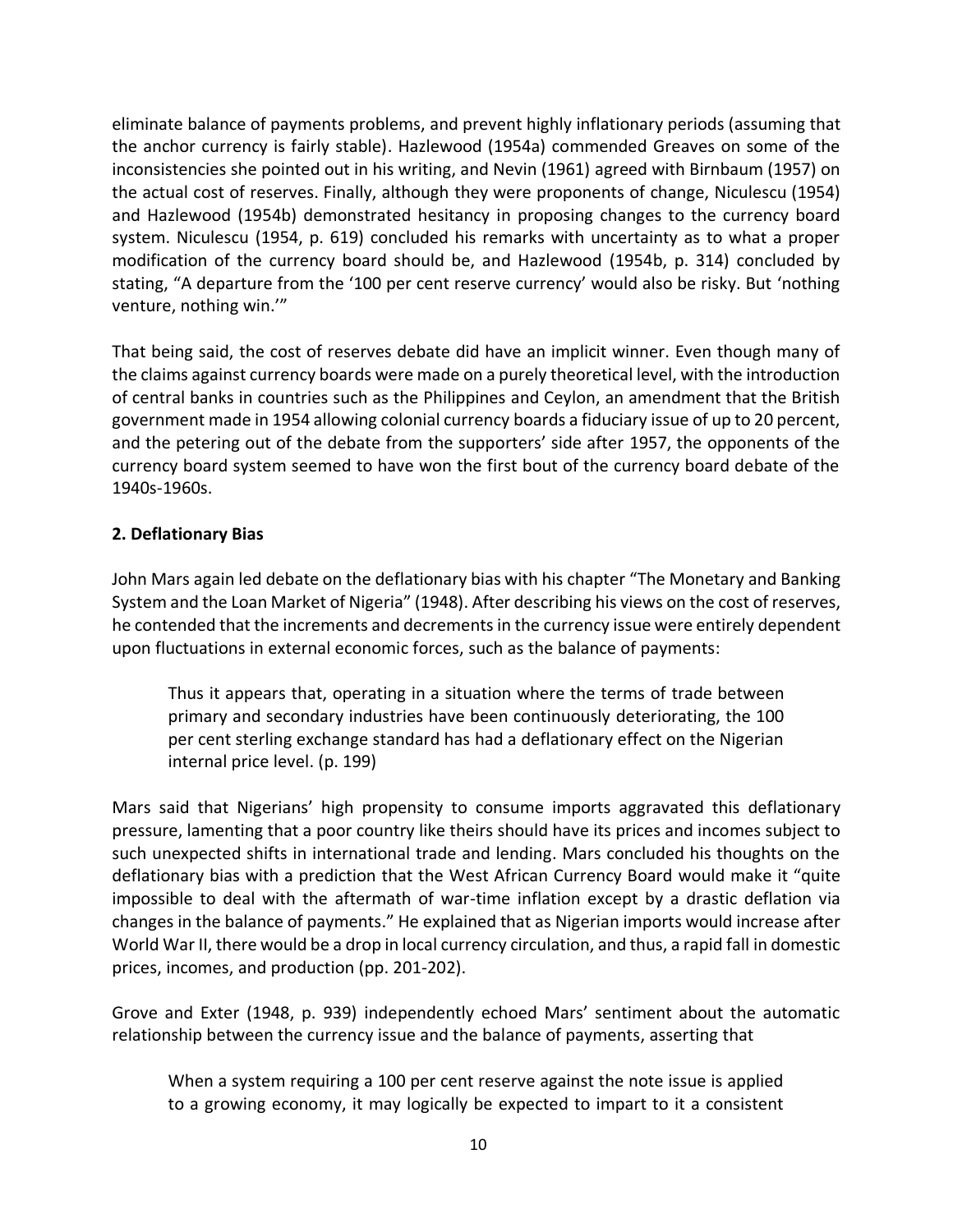deflationary bias. In order to create the larger money supply required for an increasing population and an ever-expanding domestic trade, it would be necessary for the country to have a persistently active balance of payments, which in itself would be a costly luxury for an underdeveloped economy.

Exter (1949, p. 5) later elaborated on this notion, saying that other than maintaining a persistent surplus on current account, a colony could counteract deflationary pressures by borrowing abroad. However, incurring foreign debts in order to stimulate domestic expenditures made no economic sense.

"Analyst" (1953, pp. 48, 50) also chimed in, saying, like Mars, that colonial money supplies had been unduly restricted in the past by currency board reserve requirements, and that increased domestic expenditures on imports would undoubtedly have a deflationary effect on the colonies. This deflationary effect could be offset by increased export prices, but all in all, the money supplies did not keep up with what the colonial economies required.

Newlyn and Rowan (1954, p. 157) said that increased imports would ultimately lead to a persistent deficit in the balance of payments, creating a deflationary bias. This claim, in addition to the alleged high cost of the 100 percent reserve-backing system, compelled each of the preceding five economists—and others—to advocate discretionary monetary policy, which is the subject of Section 3.

## *The Rebuttal*

The first to dispute the deflationary bias claim were Blowers and McLeod (1952, pp. 456-458). In their IMF-sponsored report proposing a currency board to unify the currency of post-Second World War Libya, they wrote, "We emphatically recommend that the reserves of 100 per cent in foreign exchange be maintained for the new Libyan currency." They bluntly said, "The 100 per cent reserve system is in this sense noninflationary, or even anti-inflationary, but it is not deflationary." They explained that the money supply a country *needed* was entirely dependent on public demand, i.e., the sum of the cash balances the general population was willing to hold at a given juncture. Thus, any change in the money supply or currency circulation would necessarily produce enough savings for the juncture, irrespective of the backing.

Greaves (1954b, p. 20), a currency board stalwart, took a more empirical tack, mentioning that raw material prices, personal savings, development plans, external loans, civil services, and incomes had all increased since the war. In other words, prices in the colonies had actually inflated under the currency board system, contrary to worries about deflation.

Earle (1954, p. 101) countered "Analyst" in this matter as well. Earle noted that there were ways to increase the domestic money supply other than running a surplus on the current account:

To the extent that it is financed by importations of capital or creation of deposits by banks an increase in the local money supply is clearly involved. If I am correct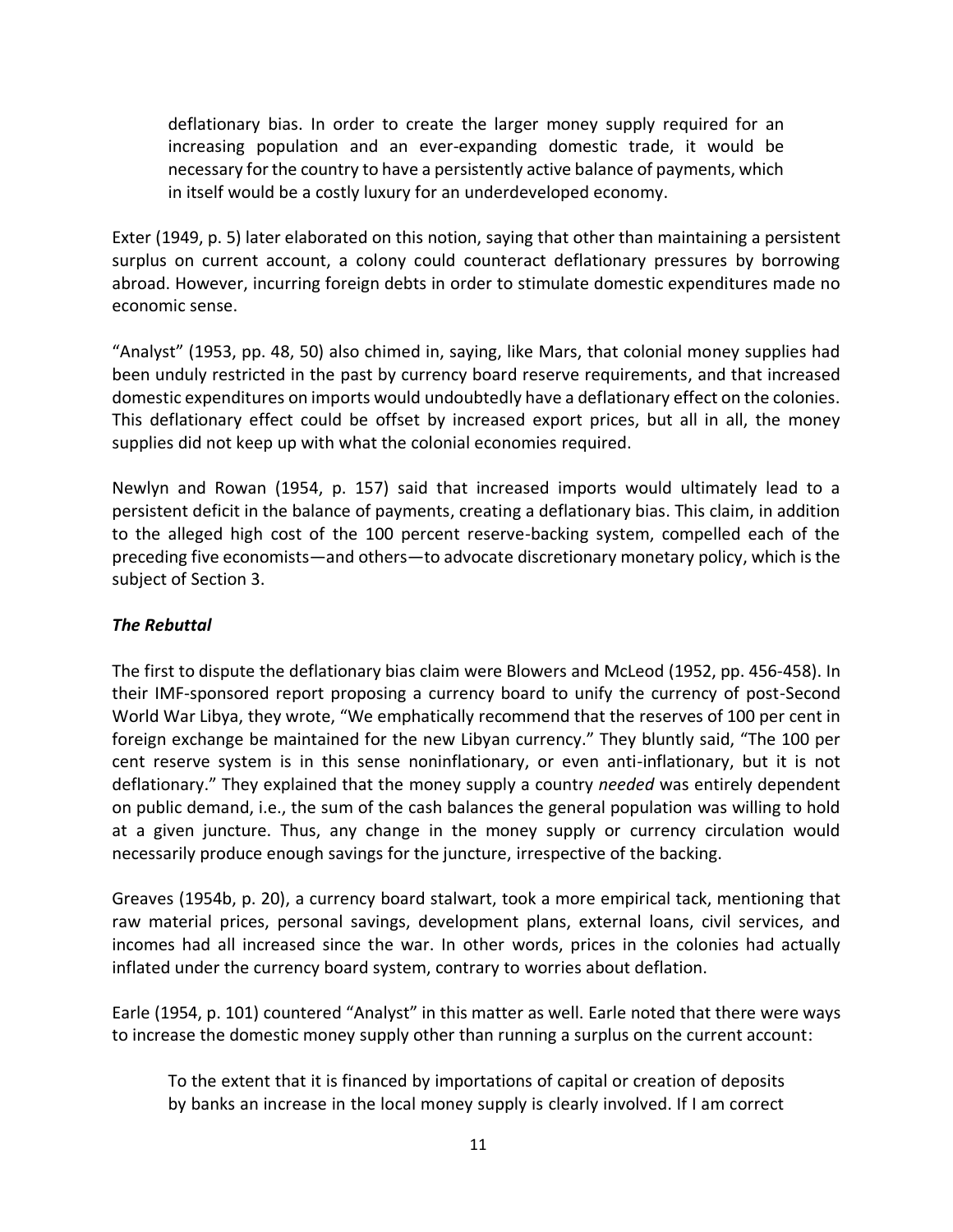in thinking that the money supply made up of Jamaican bank deposits plus currency is really only working capital with a large additional amount of liquid resources held in sterling then it is probable also that the channeling of local free capital into increased domestic production would also force an addition to the apparent money supply by causing conversion of sterling into Jamaican pounds.

King (1955, p. 719) likewise observed that an increase in the money supply could also be "affected by a mail transfer from abroad through the facilities of a bank or by a loan made locally by a bank." In other words, currency was not the only component in the colonial money supply.

"Analyst" (1954, p. 108) returned fire, writing that

It has been repeated *ad nauseam* in studies of the gold standard and of all 100 per cent backed money that they suffer from an "inherent bias toward deflation" since when gold or the superior currency is lost as a result of trade or capital movements the local currency must be contracted; whilst when gold is gained there is no obligation to issue an increased amount of currency. This compulsory deflation arises from the vagaries of trade and is largely unconnected with the state of the home economy.

The American Samuel Katz, the Nigerian J.O.W. Olakanpo, and the Australian Peter Drake finished off this part of the debate. Despite conceding that the money supply was "mechanically related to the balance of payments," Katz (1956, pp. 290-291) explained that there still was monetary flexibility in colonies with currency boards. For example, increases in the money supply could be induced by growth in deposit banking, something that happened in South Rhodesia (now Zimbabwe) until 1952. Of course, in regions that lacked extensive deposit banking, such as the Gold Coast (now Ghana), deflationary pressures could be augmented, but that was not the fault of the currency board, which was only in charge of the note issue.

Olakanpo (1961, p. 397) disputed the automatic link between the money supply and the balance of payments. He said that as commercial banks had no backing requirement like the currency board did, they could increase the money supply by fostering increased liquidity, reflected in their net overseas assets, resulting from export surpluses:

The increase in their external assets in this case amounts to an increase in cash reserves (since the risk of exchange rate fluctuations is minimal under the currency board system). Under a fractional reserve system, this increase will enable them to increase their domestic assets until a proper proportion of cash reserves to deposits is restored, given the availability of demand for bank credit.

Although this increase would not be entirely independent of the balance of payments, it was another way to think about increasing the money supply rather than approaching it from the current account perspective.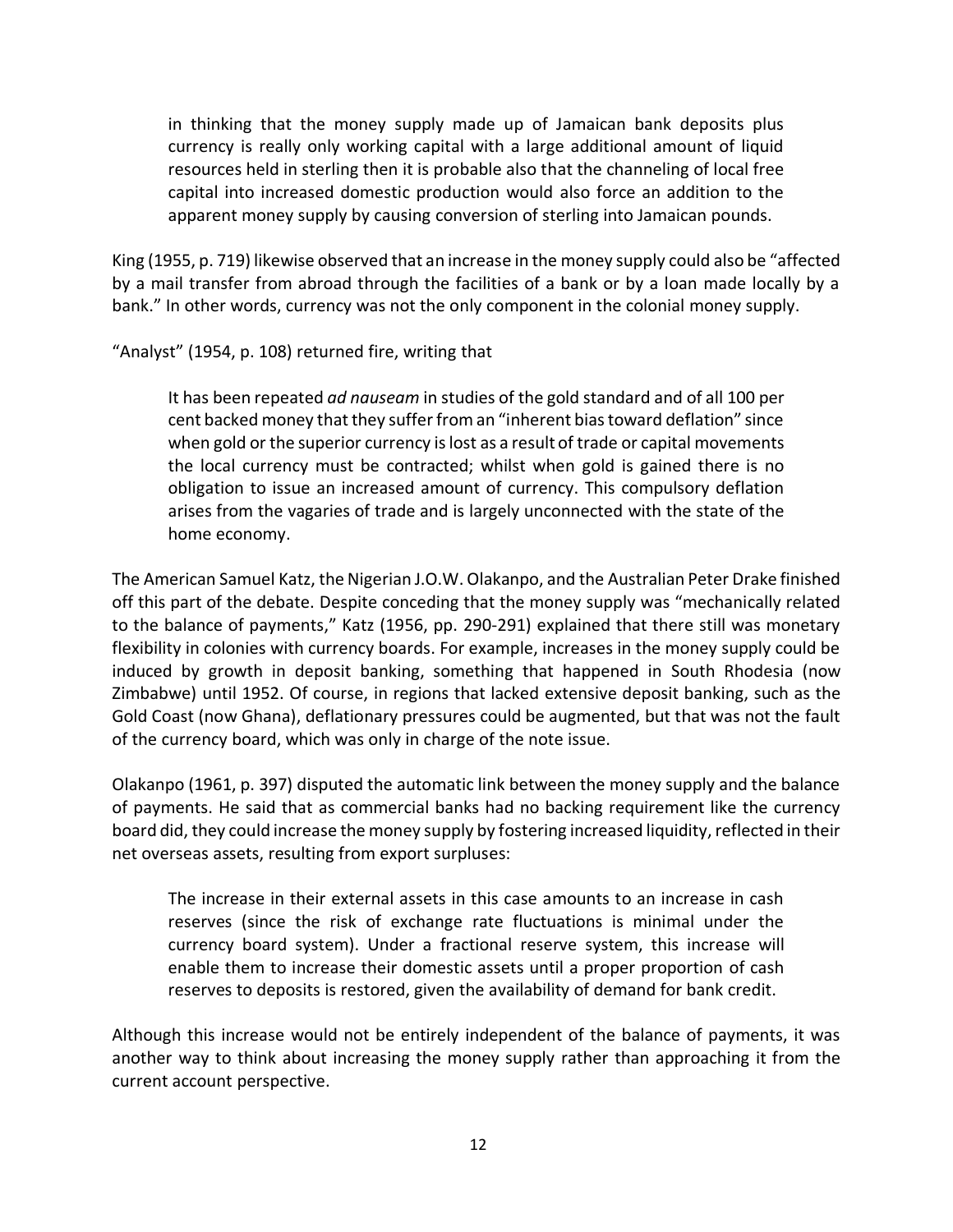Drake (1969, pp. 57, 60) culminated the deflationary bias debate on a similar note, remarking that commercial banks had the power to adjust the level of their loans, advances, etc. He also observed that a government would be able to alter the total money supply independently of a currency board, if it had enough reserve funds to move around (for instance, from abroad to within the local banking system). Finally, Drake reminded his readers that "It is only necessary to hypothesize growth of national income without any simultaneous surplus in the balance of payments."

## *Who Was Victorious?*

Before the late 1960s, it was already apparent to several economists that changes in the colonial money supply could be induced by changes on capital account, not just on current account. In fact, some critics of the currency board system—including Hazlewood, Newlyn and Rowan, Nevin, and Thomas—actually sided with supporters of the currency board on this matter. For instance, Hazlewood (1954b, p. 302) debunked "Analyst," saying that:

Various critics have alleged that the present system has a deflationary bias which acts as a brake on economic growth. Unfortunately, the matter is not so straightforward as this passage, at first sight, makes it appear to be. "Analyst's" argument pays no attention to the *process* whereby in a less rigid monetary system, money supply could be expected to increase to handle an increased volume of trade. $3$ 

## **3. Lack of Discretionary Monetary Policy**

The most fundamental part of the currency board debate concerned rules versus discretion in monetary policy. With discretionary policy, colonial money supplies, interest rates, consumption, investment, and economic growth would—so the argument went—be structured to adjust to the colonial economy's needs, rather than to what was going on in London. And what better than a central bank to implement discretionary monetary policy?

John Mars (1948, pp. 204-206) suggested that the cost of holding West African Currency Board currency would be greatly decreased if "the sterling securities equal to the contingent profit on the nickel bronze coins could be handed over to the four [member] West African governments to be used at their discretion. The most profitable use they could make of them would, of course, be to buy up part of their outstanding public debt in the market." An alternative measure would be to reduce the 100 percent reserve-backing system to a 10 percent reserve-backing system, with 90 percent being a fiduciary issue. Mars claimed that this "managed sterling exchange standard currency" would have benefits beyond solving both the cost of reserves and deflationary bias problems. Specifically, discretionary management of West African currency

<sup>3</sup> However, Hazlewood (1954b) did agree about the link between the colonial currency supply and the balance of payments.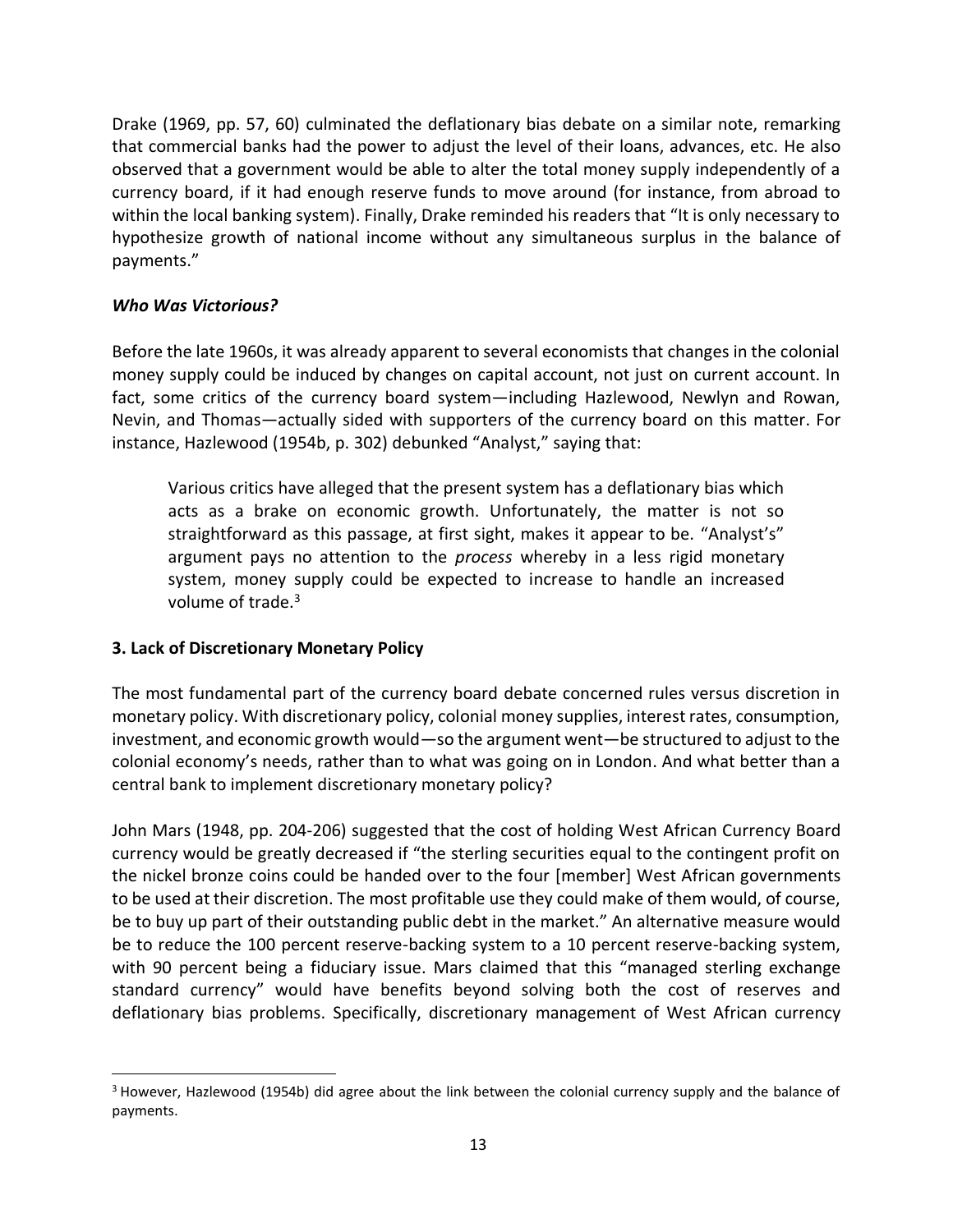would allow member governments to increase public works programs as well as induce changes in domestic interest rates (thus, investment) in order to pursue an anti-cyclical monetary policy.

Grove and Exter (1948, pp. 938-939) remarked that the Philippine monetary system had long been hampered from reaching its full potential by the absence of a solid credit market, mainly due to the bulk of monetary payments in the Philippines being made in cash rather than check and due to the high propensity to import. They claimed that these restrictive effects were exacerbated by a lack of a central bank and discretionary monetary policy:

This became particularly apparent when the Government was faced with a budgetary deficit last year; it was unable to sell its securities because of the absence of a securities market, and was unable to get adequate accommodation from the banks because of their limited credit potential.

With the Philippines having achieved independence and weaning itself off American aid, a central bank with discretionary monetary policy powers became very important, in their view.

Exter (1949, p. 4) expanded on these ideas in the context of Ceylon. He echoed Grove, saying that the currency board was too limited in terms of its ability to extend credit to meet the growing needs of an expanding economy, and that

A central bank ordinarily has similar authority to issue its notes and coins against assets in foreign exchange, but most central banks have far more power in monetary matters than the present Currency Board. For instance, they ordinarily issue currency, and create deposits, against domestic as well as foreign assets. But what is even more significant, they have powers to control the expansion and contraction of credit by the commercial banks. (p. 2)

Others also chimed in on this matter. Hazlewood (1954b, pp. 301, 303) saw discretionary monetary policy as a potential stabilizer of balance of payments problems in the colonies, although he acknowledged the potential dangers arising from blunders by inexperienced policy makers. "There should be a monetary authority able to stimulate the expansion of bank money when real output is increasing, itself standing ready to satisfy any consequent increased demand for currency," he said. Niculescu (1954, pp. 618-619) wrote that it would be worthwhile to consider fiduciary issues in the colonies that could immediately be employed for local investments or loans to the government.

"Analyst" (1953, p. 45) presented a case study of Jamaica, claiming that its dependent monetary policy had caused it to apply measures contradictory to its economic needs. When the Bank of England tightened in 1951-1952 to restore faith in the pound sterling, Jamaica tightened as well; however, the catch was that the British economy was at full employment whereas the Jamaican economy was already reeling. Inflexible monetary policy in Jamaica consequently cost the country any sort of economic stability for the next few years. To prevent a recurrence, "Analyst" favored discretionary monetary policy with a 50 percent fiduciary issue. "Analyst" specified that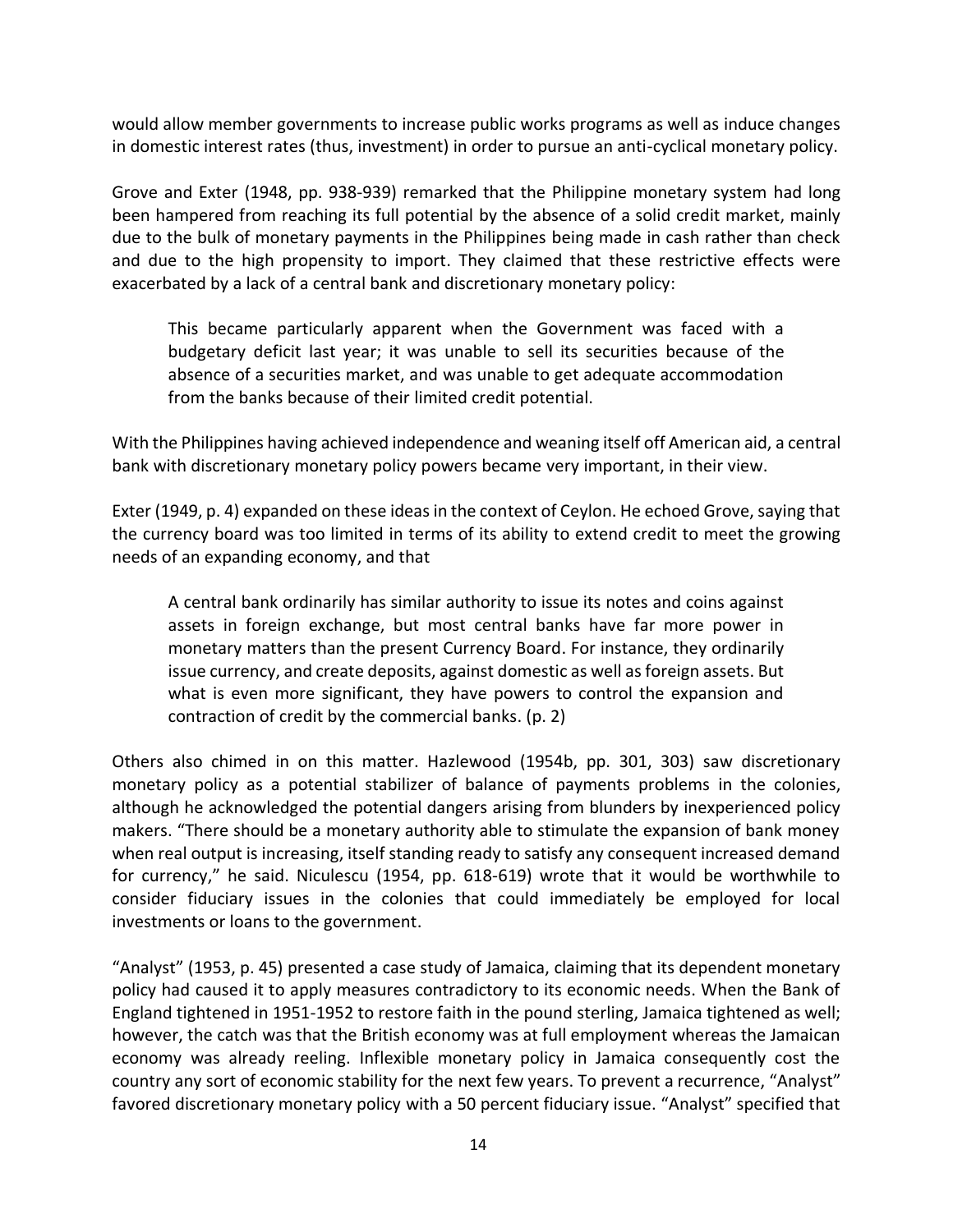(1) the proposal would not abandon full convertibility into sterling; (2) it would shift credit lending and interest rates in accordance with the needs and times of the local economy, and (3) it was not an "invitation to turn on the printing presses" (p. 52).

Newlyn and Rowan (1954, pp. 269-271) said that central banks could participate in monetary management, i.e., influencing both the quantity and quality of credit, as well as act as government bankers by creating money, financing deficits, and offering advice on fiscal, exchange, and debt policies. They could do so by engaging in open market operations, varying discount rates, or adjusting commercial bank required reserve ratios. However, Newlyn and Rowan warned readers to proceed with caution—in highly dependent economies with underdeveloped banking and credit systems, the aforementioned powers could be rendered useless, even dangerous.

Olakanpo and Drake, despite being supporters of the currency board system, provided suggestions to readers on how to effectively conduct discretionary monetary policy in the colonies. <sup>4</sup>Olakanpo (1961) ventured ideas for countercyclical central bank policy. Central banks could implement policies to curb investment during booms, relaxing the curbs during busts. They could sell securities in expansions and buy during recessions. The main goal of a central bank was to smoothly influence the money supply growth in the right direction and control any excess liquidity. Compared to currency boards, in Olakanpo's words,

With this control device at its command, a central bank can, in appropriate circumstances, do much to free a dependent economy from the restraints which have sometimes been wrongly ascribed to the currency board system. (pp. 406- 407)

However, Olakanpo and Drake (1969, p. 65) did share Newlyn and Rowan's sentiments to a certain extent, concluding that things could initially go against plan in economies unfamiliar with securities markets. Thus, discretionary monetary policy was possible, but difficult.

Thomas (1965, p. 32) was likewise a proponent of discretionary monetary policy in the colonies, and advocated central banking. He added,

A new national monetary authority with fuller powers and wider terms of reference can, however, slowly increase its influence over currency behavior through a more general increase of its own control over the behavior of all domestic monetary assets. While the extension of such control is fundamentally dependent on a structural reorganization of the economy, imaginative controls (e.g. advance deposits on imports) or new institutions (a government securities market) can help.

<sup>4</sup> Perhaps they foresaw an imminent switch to the discretionary system, whether they liked it or not.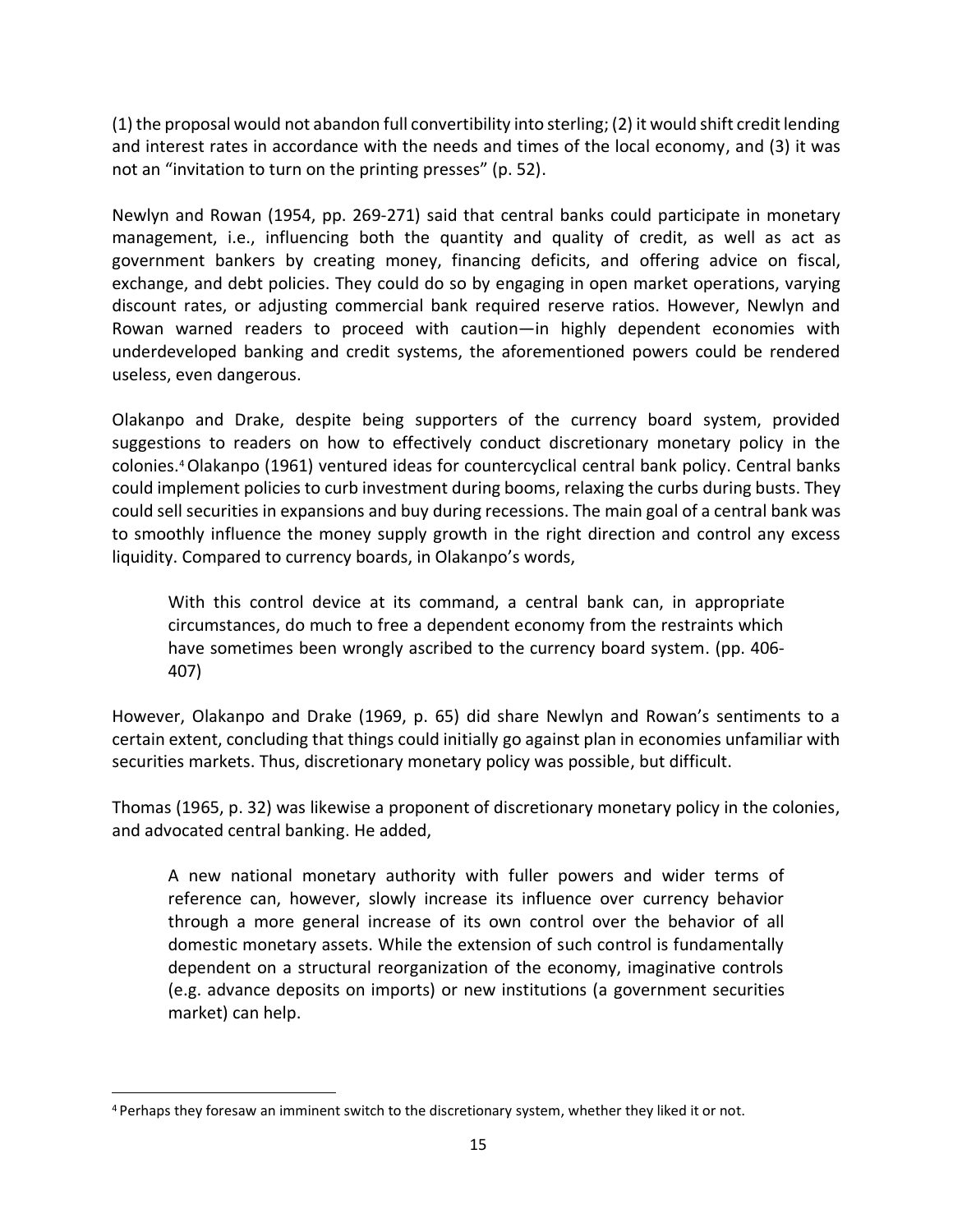#### *The Rebuttal*

Several participants countered. Blowers and McLeod (1952, pp. 459-460) did not necessarily think that a discretionary monetary policy in the colonies would be harmful; they just thought it would not help. According to them, monetary expansion in places such as Libya would lead to exchange drains; the resources that would be released from abandoning the 100 percent reserve system would be equivalent to budgetary grant-in aid during one bad year, which was not significant. Moreover, Blowers and McLeod argued that depressionary effects in places such as Libya were not characterized by high unemployment, as they were in industrialized countries. Rather, they were characterized by falling real income due to bad harvests, so discretionary monetary policies would not do much to alleviate droughts or adverse export prices other than create alternative employment offers and spur the odd development project. In conclusion,

These considerations, together with the paucity of political experience and the lack of any past history of monetary and banking practice under domestic management, make us feel certain that inclusion of a discretionary element in the currency system is not desirable. (p.  $460$ )<sup>5</sup>

Greaves (1953, p. 64) took an empirical tack, observing that colonies with currency boards, such as Ceylon, had been economically expanding for years without discretionary action; thus, no change was needed. She also mentioned that there was no shortage of credit accommodation under the currency board system, at least in the West Indies.

The bank officials with whom I talked in the West Indies declared that they never considered the level of their own overseas balances in passing on applications for local credit...In practice, therefore, the volume of funds they held abroad was not a factor in determining the extent of local credit. (p. 46)

She also mentioned Newlyn's (1954) claim that except for seasonal requirements, most colonies ran current account surpluses.

The basis for all of Greaves' claims against a discretionary monetary policy was her view that the colonies were not independent economies dependent on the United Kingdom, but extensions of the British monetary system. She claimed that "While colonial investment and production are largely an overseas extension of the metropolitan system, colonial money is entirely a similar extension of the English monetary system" (1954a, p. 10). Thus, purchasing power for domestic expenditures was not lost, trade between Britain and its colonies was internal, and money supply growth was never an issue. Furthermore, if the colonies needed credit for any reason, they could always look for assistance to the London bank that acted as their government's financial agent.

<sup>5</sup> Blowers and McLeod (1952, pp. 459-460) also mentioned that "the psychological disadvantages of reducing the reserve below 100 per cent would far outweigh any practical advantages." Perhaps they felt that adding a fiduciary element would lead the colonies to perform economic actions that Blowers and McLeod were not confident with.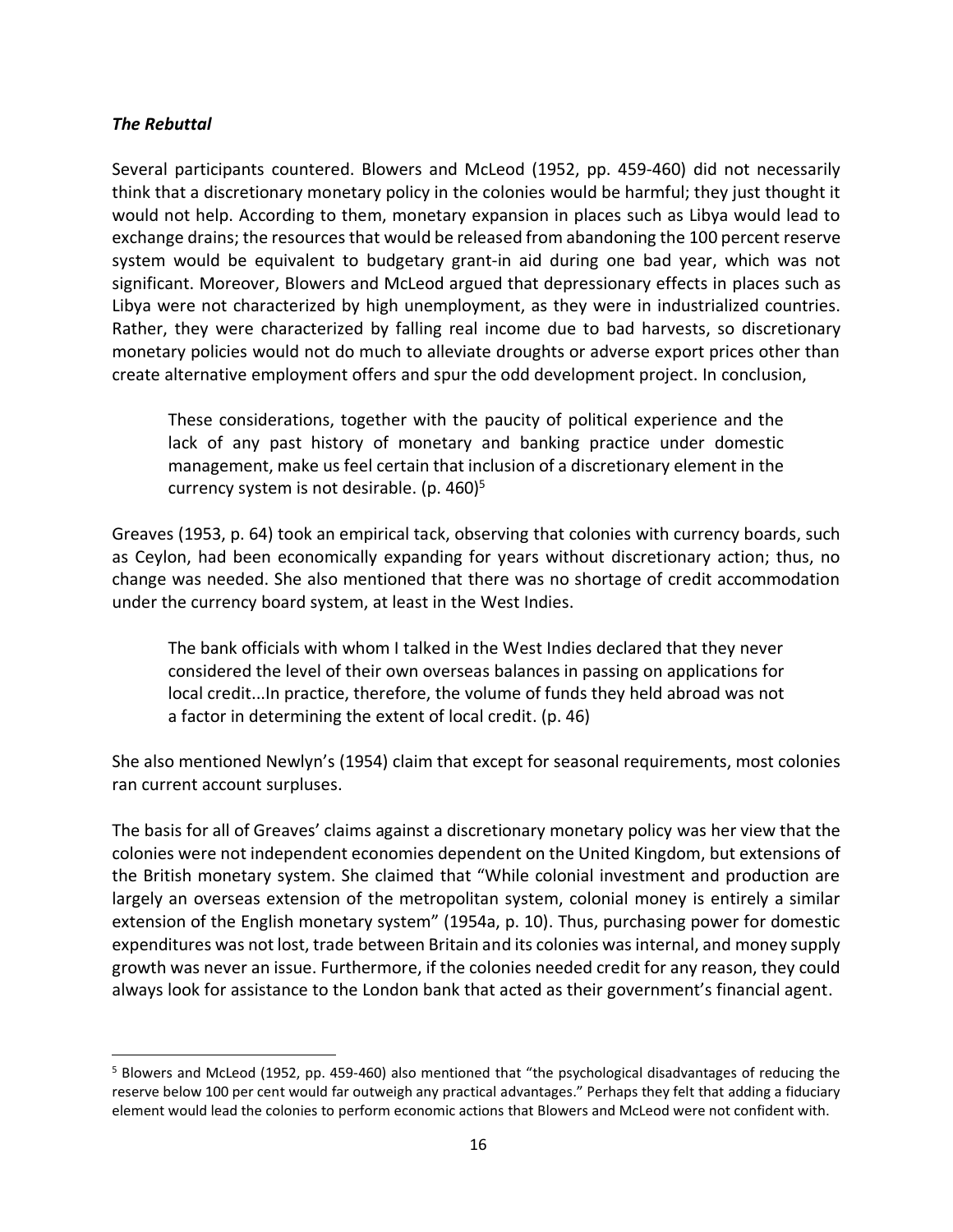Hazlewood (1954b, p. 303) dismissed Greaves' claims as "besides the point." Rowan (1954b, p. 266) lamented that Greaves did not even consider the possibility of an independent local securities market. Rowan (1954a, p. 212) wrote, "The greater the degree of dependence, the greater the scope for monetary policy and the greater the need for effective central banking."

Arthur Earle and "Analyst" also debated this matter. We have already seen Earle's retorts to "Analyst's" proposal for a 50 percent fiduciary issue. Earle (1954, p. 98) also wrote,

(a) Can a dynamic monetary policy in the present state of knowledge give foolproof directions for dealing with the problems presented, whether these be cyclical, developmental, or political? (b) More particularly, and assuming that the answer to the previous question is in the affirmative, is it possible for an export economy of small size to pursue a monetary policy which is in any way independent?

In response to "Analyst's" analysis of Jamaica, Earle said that no matter how low the monetary authority were to drive interest rates, after some point, money would find no takers. He also said that many colonies lacked adequate access to the money market, making discretionary reflation out of reach for them, and that even if this were possible, related problems would surface, such as the redistribution of real goods and resources. Earle added, "No other country of comparable size and with a fully independent monetary system has succeeded in insulating itself from world price movements and trade conditions to my knowledge." Moreover, lower interest rates and a higher money supply could force a capital outflow from Jamaica, resulting in local inflation if unaccompanied by increases in real goods and services. The discretionary system would have no problems buying securities, but would have a hard time selling them without harming the colonial economies. For these reasons, Earle distrusted discretionary monetary policy in the colonies, and believed that national income should be enlarged through nonmonetary means (pp. 99-104).

"Analyst" (1954, p. 108) issued a "Rejoinder to Mr. Earle," which stated that

No one can quarrel with Mr. Earle's view that progress must be sought by an enlargement of the national income. But it seems just as wrong to exclude monetary policy in this process as to place sole reliance on it. A small country has to use all the tools which the advances in economic knowledge have shown to be usable and can only neglect at its peril one so important as monetary policy.

## *Who Was Victorious?*

Considering that colonial currency boards were already allowed small fiduciary issues during this time period and that central banks with discretionary monetary policies already existed in a few developing countries, the critics of the currency board system seemed to have won this round of the currency board debate. Central banking was technically feasible even in countries without well-developed money markets, and the performance of the new central banks seemed promising.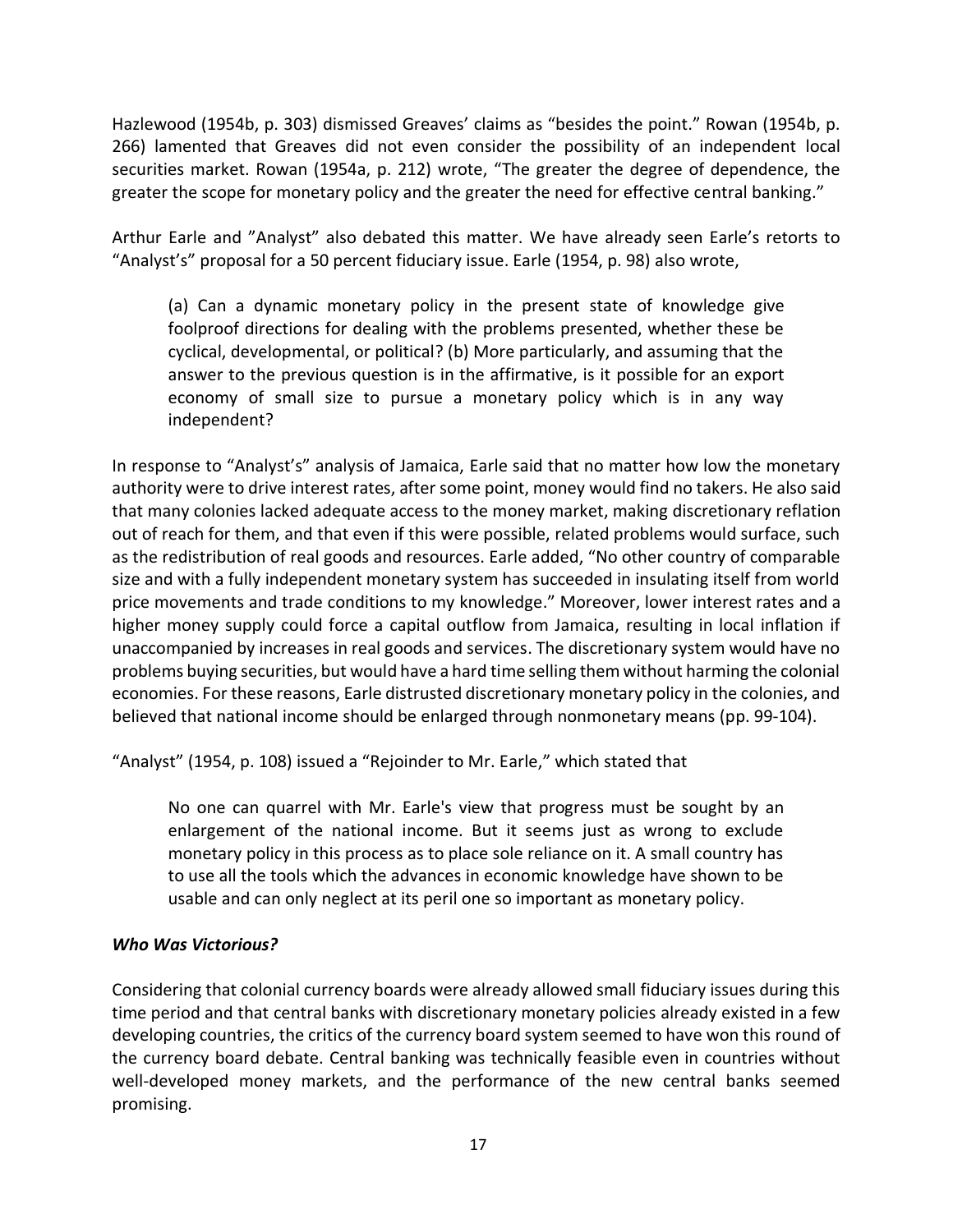#### **4. No Lender of Last Resort**

In circumstances like those of the recent Great Depression, many economists wondered, who would rescue the already vulnerable colonial economies and maintain their stability during future financial crises, and how? Several participants answered that central banks, by acting as lenders of last resort and extending credit to colonial governments and commercial banks in times of need, would fill the void.

John Mars (1948, p. 186) saw currency boards as indifferent toward whether the fluctuations in the volume of local currency were desirable, undesirable, avoidable, or unavoidable—a big problem. To solve it, he proposed a variety of solutions (see the previous section), but the most thoroughgoing one was a central bank. A Nigerian central bank could control the local money supply by varying commercial banks' required reserve ratios or advising the Nigerian government's fiscal policy when balance of payments disequilibria occurred. Most important, Mars thought that

[The central bank] might also have the power to be the lender of last resort to prevent insolvency of temporarily illiquid, but otherwise sound, banks. If a shortage of state or bank money were to arise the central bank should be authorised to lend to the deposit banks at agreed rates of interest, which would become the basic short-term interest rates ruling in the market. It might also be empowered to sterilise the inflow of West African currency into Nigeria in boom years by reducing the localised circulation through open market operations. (p. 212)

Mars obviously presupposed a well-developed Nigerian money market—one that could loan out gilt-edged securities at will for local economic development.

Grove and Exter (1948, p. 939) recognized that without a central bank, Philippine commercial banks had to rely completely on their own resources in times both good and grim. As a result, the Philippine commercial banks held larger excess reserves and more liquid portfolios than if central bank credit had been available.

In hissolo *Report on a Central Bank for Ceylon,* Exter (1949, pp. 6-7) claimed that now that Ceylon was no longer dependent on the Indian rupee and sterling for economic stability, a central bank was the more apt monetary authority. The central bank would alter the money and credit supply to the needs of the economy by controlling reserve requirements, interest rates, portfolio ceilings, capital-asset ratios, and letter of credit margins. Moreover, "As 'lender of last resort,' it will stand ready at all times to purchase or make loans against acceptable paper, and thus make the banking system almost invulnerable in time of crisis." Exter did not believe that open market operations would be of use in developing economies such as Ceylon, but thought that central banks could successfully use other tools to achieve their goals.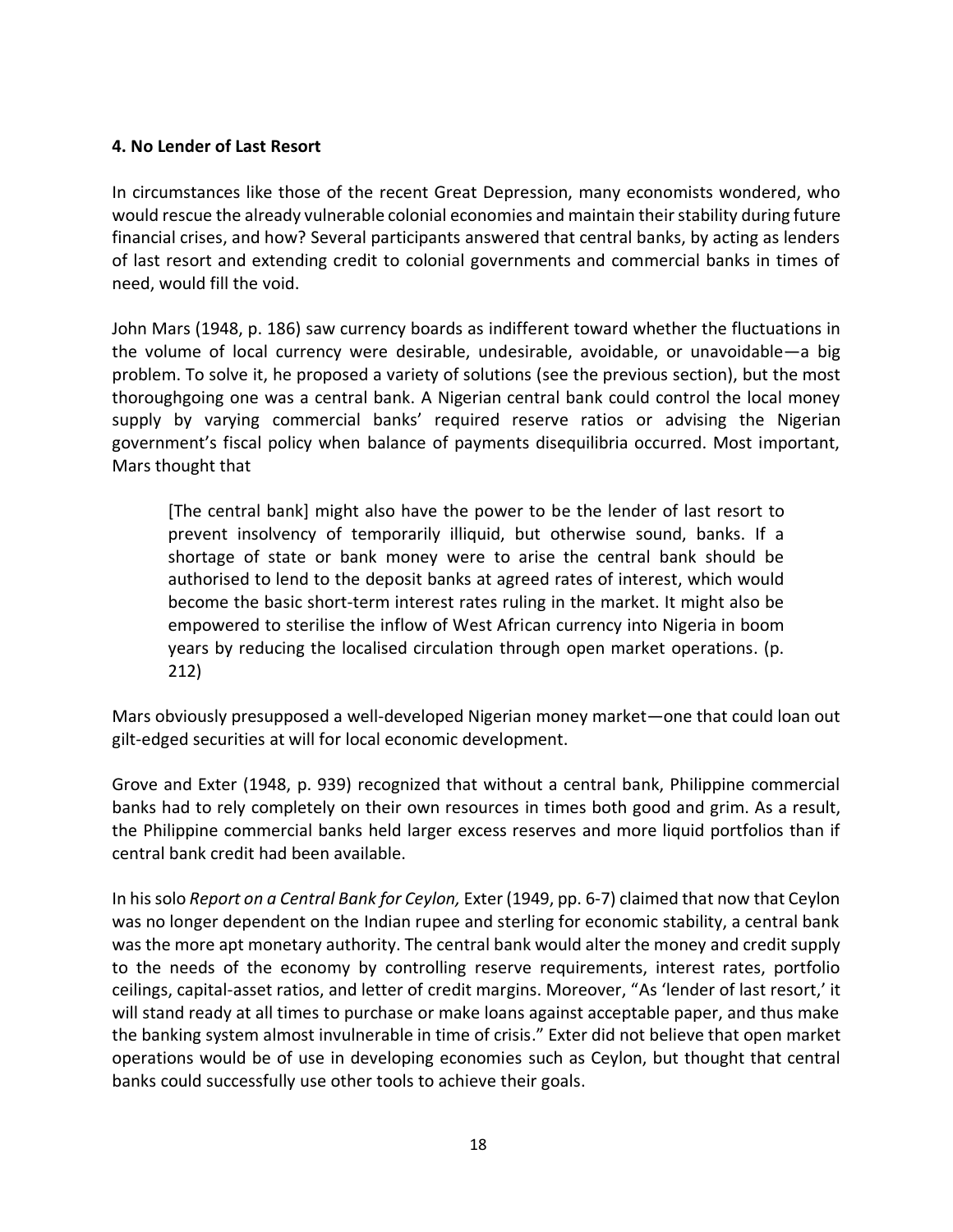"Analyst" (1953) remarked that the central bank could be a government's bank of sorts, aiding and advising fiscal and monetary policy, especially in times of need. This turned out to be a major selling point of central banking in developing countries from the 1940s-1960s.

Newlyn and Rowan (1954, p. 269) enumerated several advantages of a central bank, including its ability to act as a government banker and a banker's bank, and to provide an ultimate source of liquidity. With regards to the last benefit, they mentioned that in addition to emergency deficit finance,

A central bank, prepared in such a case to purchase a wide range of assets from commercial bankers for cash, can maintain the liquidity of the commercial banking system and prevent a financial crisis from worsening an export-generated recession. (p. 272)

This system helped develop indigenous (locally headquartered) banks and securities markets, Newlyn and Rowan said, provided that they existed and were active.

Although Sir Sydney Caine was a supporter of the currency board system in the 1940s, he began to see the positive side of central banks in the mid 1950s, and with Guy Watson, an official of the Bank of England, actually proposed a report favoring a central bank in Malaya (the mainland of present-day Malaysia) (Watson and Caine 1956). In the report, they maintained that a central bank should perform the traditional functions of a currency board, such as currency issue and sterling cover, but also act as a government and banker's bank (Lee 1974, pp. 1-2).

The report received serious scrutiny from supporters and critics of the currency board system alike. Thomas Balogh (1958, p. 216) was one of the latter. He thought that their suggested system would ultimately sacrifice imports just as the currency board system did. Balogh proposed that the colonial monetary authorities emulate the Commonwealth Bank of Australia, which "helped, in circumstances not unlike those obtaining in Malaya, in financing development and in protecting the interests of small primary producers...It also enabled the Central Bank to put pressure on the banking system, prevented extreme fluctuations in the terms of trade, and the even tenor of economic development and on full employment" (p. 23).

Edward Nevin (1961, p. 26) claimed that a central bank, as a banker's bank and a government bank, was morally important for a developing economy to implement to maintain note issue stability and liquidity. Nevin did note, however, that "It is obvious that legal provisions in themselves can ultimately give no real protection to investors against the abuse of a central bank's powers," meaning that central banks could engage in issuing excessive credit, which could send the colonies down an inflationary spiral (p. 34). George Lomoro (1964, pp. 4-5) identified several lacunae in the East African Currency Board system—such as it not being able to control commercial banks or act as government bankers—and proposed that changes be made immediately.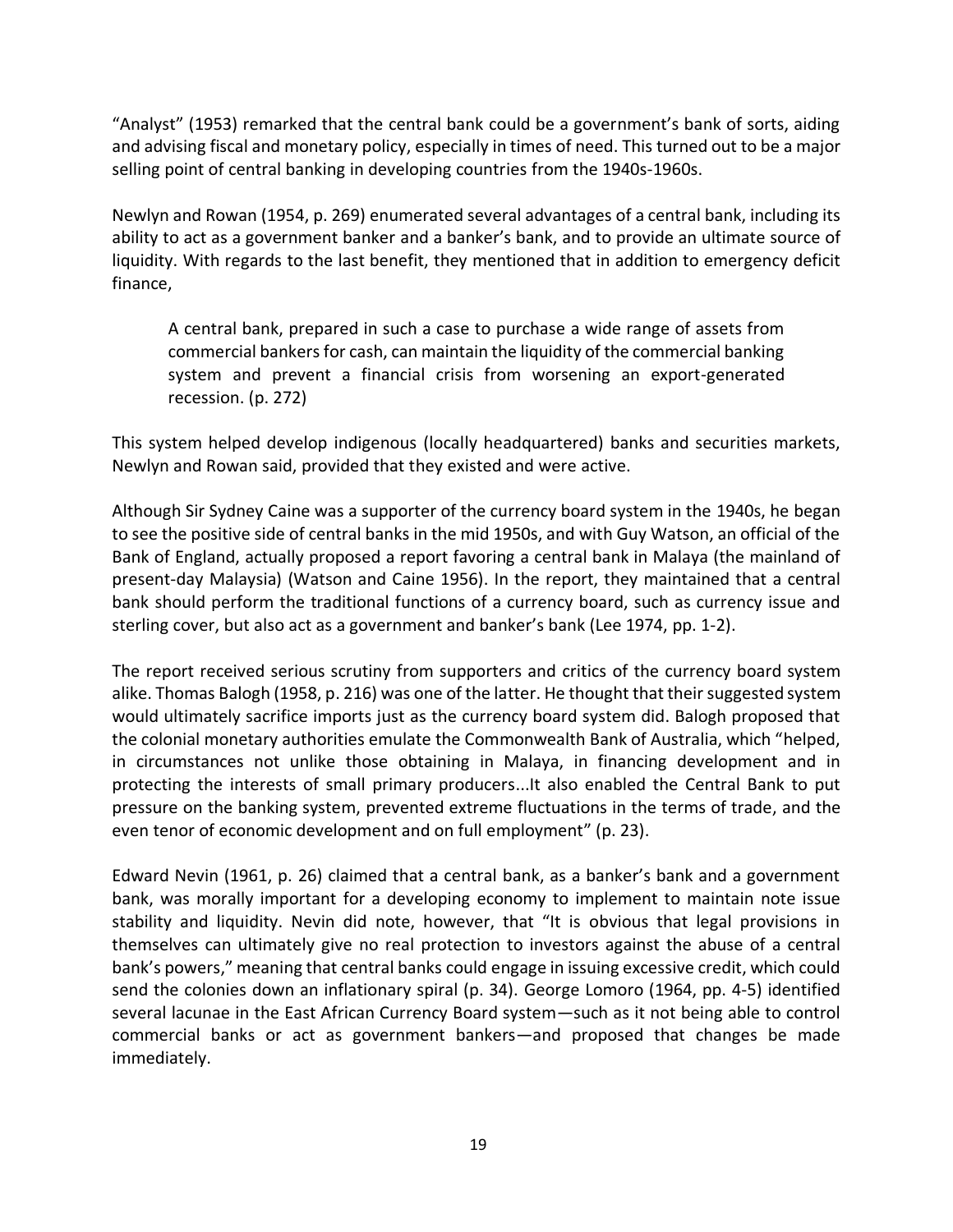#### *The Rebuttal*

Where there was Ida Greaves (1954b), there was a debate. She countered those who believed local central banks to be desirable as lenders of last resort by claiming that the Bank of England (or a local government bank other than the central bank) could serve as lenders of last resort in tough economic times. Rowan (1954b, p. 267), however, thought this claim to be unrealistic.

Earle (1954, p. 103) issued a retort to "Analyst's" (1953) idea that the central bank could be a government's bank, saying that the idea had disadvantages that outweighed the advantages namely, turning the monetary authority into a "book-keeping institution as a channel of fiscal control." "Analyst's" rebuttal was identical to that mentioned in the previous section.

After Sherwood (1959) critiqued Watson and Caine (1956), Caine came out in 1958 with a minor defense, thus adding to his argument.

Much later, after Malaya had established a central bank to replace its currency board, Drake (1969, pp. 64-65) also commented on Watson and Caine (1956). Drake wrote,

The *Report's* approach to the subject was cautious and tentative...[it] offered inadequate discussion of the future Central Bank's potential for promoting economic growth through monetary management, the development of money and securities markets, and guiding the sound expansion of banking and credit facilities. Similarly, because of its attention to conventional methods of monetary control, the Watson-Caine Report did not go anywhere near far enough in examining the possibilities for the use of less orthodox monetary weapons in the Malayan environment. Finally, the Watson-Caine Report failed to present sufficient quantitative analysis of the operations of the commercial banks.

#### *Who Was Victorious?*

The Great Depression and the Second World War were still fresh in memory. Independence was on the horizon for most British colonies. This situation brought about excitement and nervousness. The safety and security that proposed central banks offered as lenders of last resort were highly appealing. As a result, the currency board debate was won by the opposers of the currency board system. Upon seeing central banks replace currency boards across the globe from 1948-1969, including in his home country, Burmese economist Hla Myint (1964, pp. 82-83) lamented,

When the central bank first took over the reserves from the currency board, the release of funds...was sometimes quite substantial, but it was a once-for-all transfer. How far the central bank can release funds for domestic investment on a continuing basis depends on how seriously it takes its duty of maintaining the external value of the currency. If, for instance, it wishes to achieve the same degree of stability of the external value of the currency as under the old system,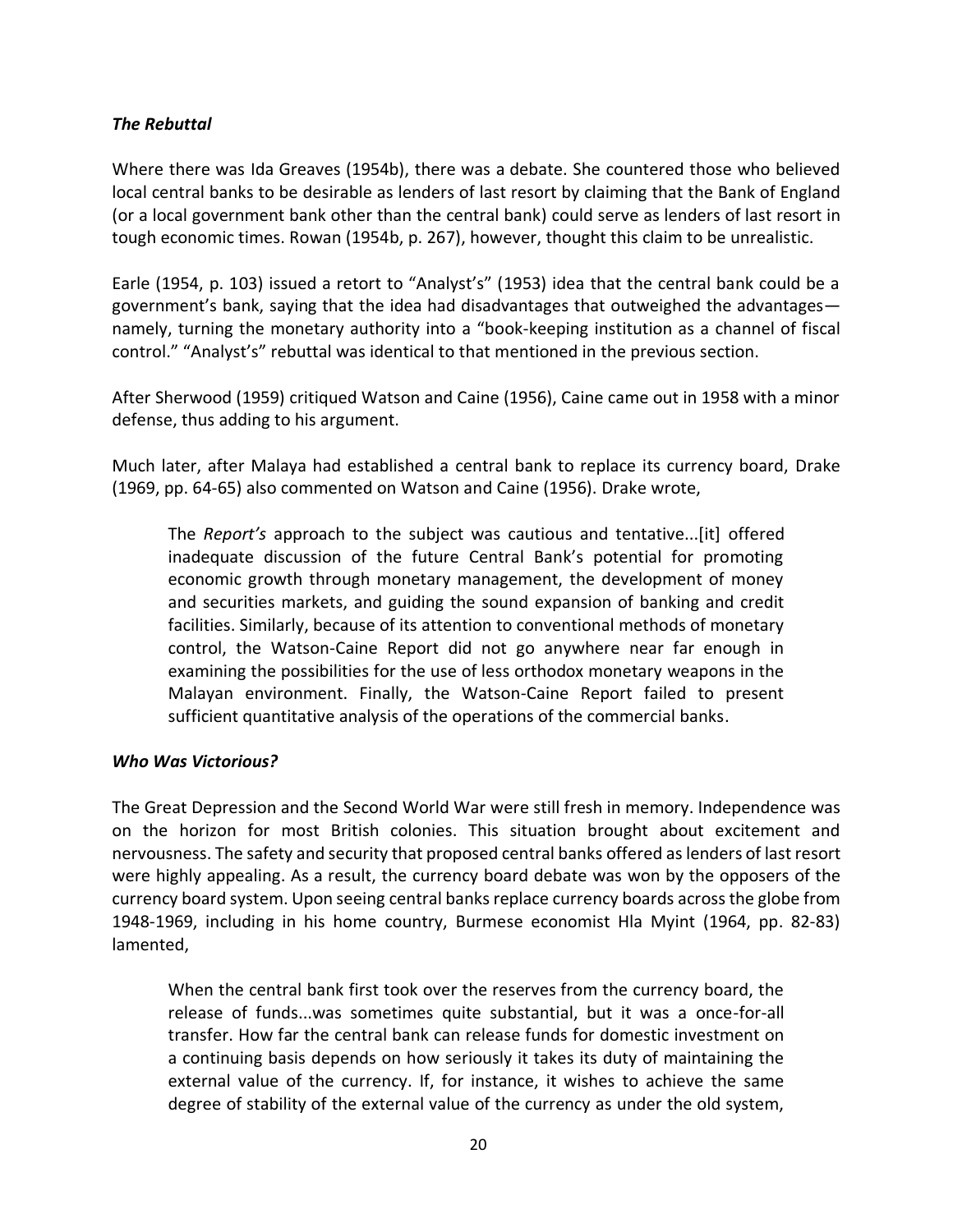it cannot hope to economize its reserves very much to release funds for other purposes. One of the hard facts of life is that the external world tends to have more confidence, other things being equal, in a national currency which is freely convertible into a well-established international currency than in one which is not convertible.

#### **5. Additional Topics Brought up by the Debate**

Alongside the four main topics of the currency board debate, several additional ones surfaced.

- **1. Size and Location:** Many economists believed that currency boards were only useful for small, open economies. Once these economies grew, the need for currency boards would be obviated.
- **2. Inappropriate Anchor:** Moreover, many economists believed that countries with currency boards were linked to unstable anchor currencies. The pound sterling was chronically weak during the period of the debate, suffering a crisis in 1947 when the British government abruptly removed many exchange controls, devaluing in 1949 and 1967. The U.S. dollar also showed signs of weakness from the late 1950s onward.
- **3. Proper Exchange Rates:** Several economists also debated whether fixed exchange rates under currency boards were appropriate. Many believed that flexible exchange rates were more effective in adjusting developing economies to changes in the terms of trade.
- **4. Seigniorage:** All currency boards have been anchored to relatively low-inflation currencies. Since they prevent local governments from generating high inflation, they are unable to collect an inflation tax that would be significant for generating domestic government revenues. This was seen as problematic for several critics of the currency board system.
- **5. Competitiveness:** Since currency boards were regarded to as passive "money changers," they were thought to be unable to keep a country's economy competitive by altering the exchange rate when necessary.
- **6. Political Sovereignty:** Because a domestic currency is a "clone" of a foreign anchor currency, and because of the four main arguments of the currency board debate, many people believed currency boards to be a continuation of colonialism in newly independent countries.

## **6. Later Reviews of the Debate (1970-2016)**

After the early 1960s, debate on currency boards largely ceased as central banks replaced most currency boards. However, the debate of the 1940s-1960s was not entirely "dead." Several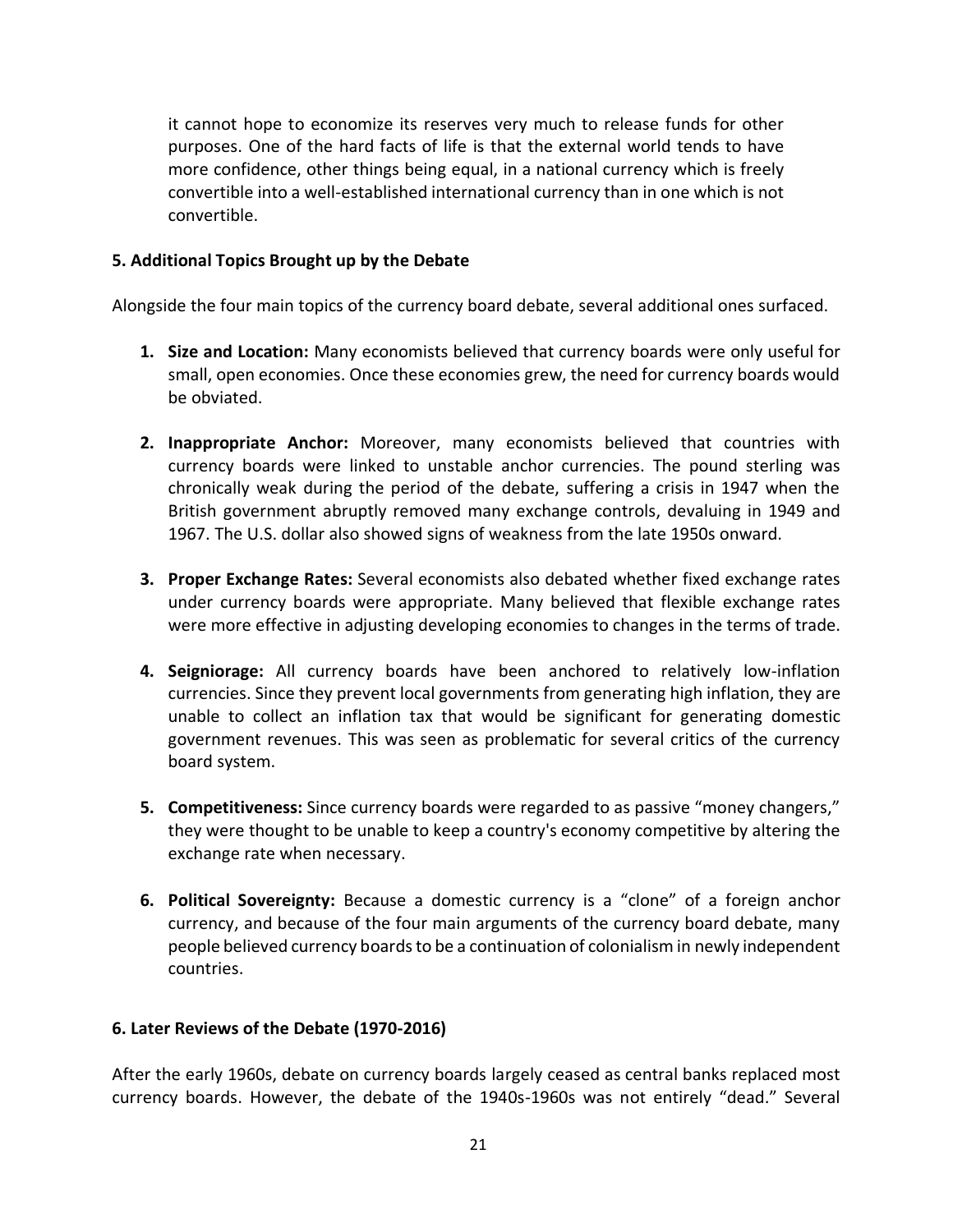economists reviewed it in light of subsequent developments in economic theory and history. Moreover, there still were proponents and opponents of the currency board system. In later reviews of the debate, Basu (1971), Lee (1974), Rudner (1975), Williamson (1995), and Narsey (2016) supported the move to central banks, whereas Ow (1985), Nelson (1987), Schuler (1992) (my initial jumping-off point for this paper), Hanke, Jonung, and Schuler (1993), Hanke (2002), Treadgold (2005), and Hanke and Schuler (1994/2015) offered evidence and arguments favorable to currency boards.

## **7. Thoughts on the Debate**

For one who has grown up in the  $21^{st}$  century and has not seen a time before central banking became nearly universal, reviewing the currency board debate of the mid 20<sup>th</sup> century yielded new perspectives. I offer the following thoughts.

**Regarding the Cost of Reserves:** I agree with the opponents of the currency board system in that it was highly unlikely that all the domestic currency be presented to the board for conversion into reserves at once. However, like King (1955), I do not believe that this fact warranted a move away from 100 percent foreign reserve backing. As Birnbaum (1957) mentioned, the amount of reserves deemed "idle" was overestimated; I put "idle" in quotations because, as Caine (1949), Blowers and McLeod (1952), and Lewis (1955) suggested, the reserves were earning interest. If used for expenditures on imports and domestic assets, they would have been one-time, final purchases that would not have earned any interest, and, as Greaves (1953) pointed out, may not have been wisely spent.<sup>6</sup>

My view on fiduciary issues in the colonies is that they would not have been especially helpful. The British government did allow colonial currency boards to create fiduciary issues of 20 percent or more in the mid 1950s, but the currency boards often did not do so (Schuler 1992, p. 121). As Earle (1954) mentioned, at the core of the colonial currency boards was the idea of maintaining currency stability. The boards succeeded in delivering it, and given the lack of experience with discretionary monetary policy the colonies had, I do not know how much a fiduciary element would have amounted to. The psychological break from a 100 percent reserve-backing requirement could also have proven dangerous; with less and less currency being backed and with more and more credit being lent out, a 100 percent backing could have easily turned into a 0 percent backing, leading to currency depreciation and higher inflation. In short, although the currency board was a passive "money changer," it was also a stabilizer, and kept all the colonies' monetary systems balanced.

I am not too sure on the whole "individual" versus "community" purchasing power mini-debate that Hazlewood, Greaves, Niculescu, and Thomas engaged in. What I am sure of, however, is that

<sup>6</sup> It would have been more profitable to invest the reserves in domestic assets if the domestic assets' risk-adjusted rates of return were greater than the foreign assets' return. Domestic assets had higher yields but also higher risks. On balance, foreign assets seemed to yield safer and not much lower risk-adjusted returns. If the reserves were used to purchase imports, on the other hand, Treadgold (2005) provides a compelling argument that real GDP growth would not have been much different.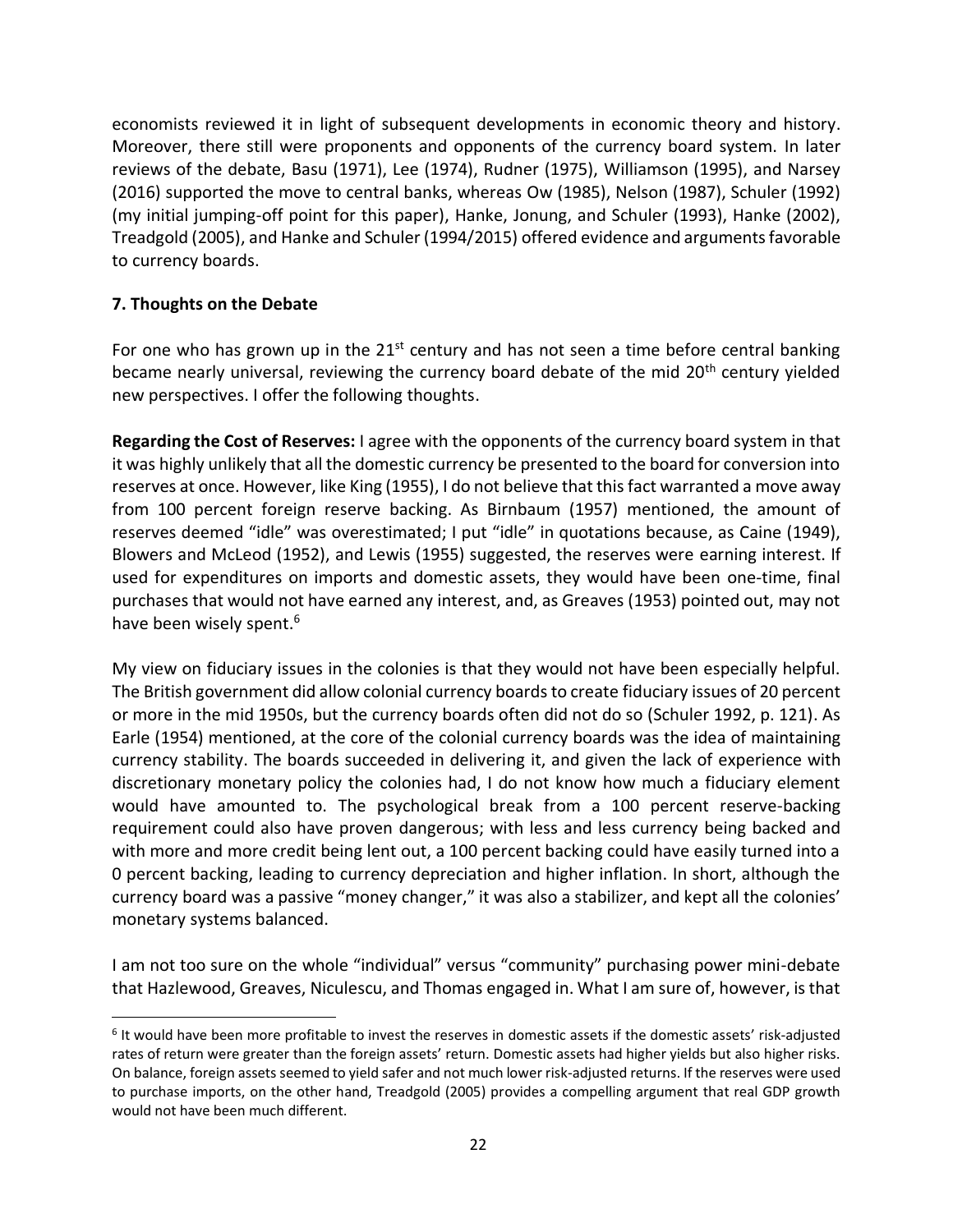even with the 100 percent reserve-backing requirement, the colonial governments still had the funds to cover domestic development projects and better the local quality of life. Thus, I did not see a significant cost of holding currency reserves. (As Narsey [2016] discusses, British colonial governments were also expected to hold in London assets for some months of anticipated government revenue, government savings bank assets, marketing board revenue, and other funds that in combination could greatly exceed currency board assets. There was less reason for holding those funds in London than for holding currency board reserves there.)

**Regarding the Deflationary Bias:** Persistent current account surpluses by design (rather than naturally emerging) are costly to run. Moreover, Exter's (1949) logic makes sense: incurring a foreign debt to foster a domestic surplus is counterintuitive. However, the deflationary bias argument made too many extreme assumptions. The four major ones were that capital account surpluses were not possible, international branch banking was unlikely, deflationary pressures were the only ones surrounding currency boards, and deflations were frequent under the currency board system.

Ow (1985) does a good job of explaining how capital account transactions and international branch banking can increase the money supply of a currency board system despite deficits in the current account. Commercial banks have leeway in terms of their deposit-to-reserve ratios and can expand credit without an increase in currency board reserves or even their own reserves. Overseas traders can also invest in the colonies, and capital account transactions can increase the local monetary base. Perhaps the focus in the debate of the 1940s-1960s was a product of the circumstances of the time, in which most countries with central banks (though not most with currency boards) had exchange controls with their anchor currencies.

Moreover, the long-term experience of currency boards has been one of inflation, like their anchor currencies, not deflation. Deflation has occasionally happened, for instance in Hong Kong from 1998-2003 as a result of the East Asian financial crisis, but it has not necessarily meant disaster: Hong Kong's real GDP per capita grew four of the six years of the deflationary period.

**Regarding a Lack of Discretionary Monetary Policy:** Ow (1985) and Schuler (1992), along with some participants of the currency board debate, provide counterpoints to the idea that rulebound monetary policy is necessarily worse than discretionary policy. The reason an orthodox currency board lacks discretion is that its goals are to maintain currency stability, credibility, and full convertibility. Ow points out that currency board systems can have some monetary policy tools, such as minimum reserve requirements and liquidity requirements for financial institutions, and interest rate ceilings and floors, if desired. More fundamentally, the theory of rational expectations and the Austrian School understanding of how markets generate information that is unavailable in nonmarket settings strengthen the case against supposing that even a purely benevolent central bank will have superior information or performance compared to a more rule-bound alternative.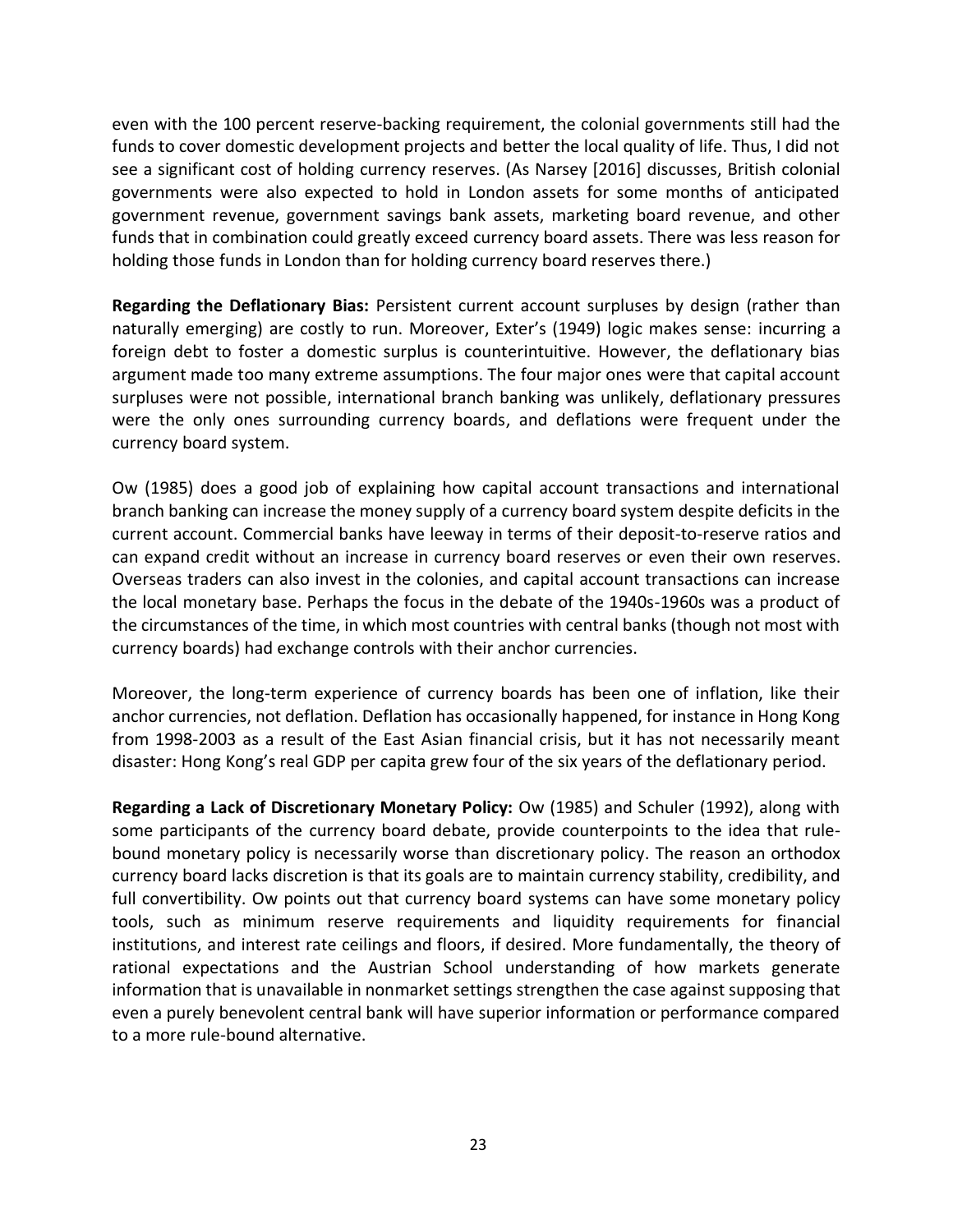**Regarding No Lender of Last Resort:** Financial crises were uncommon in the currency board system up to the time of the debate and have been uncommon since, raising the point of whether or not this criticism of the currency board system was realistic.

Greaves and others brought up the point that the government could act as a lender of last resort if the need arose. Add to that private, voluntary insurance deposits, international branch banking, and notice of withdrawal clauses (apparently present in some currency board systems but never widely invoked), and currency boards seemed to have tools to be well-insulated against financial crises.

Private, voluntary insurance deposits could protect depositors. It would be less of a burden on taxpayers than government insurance, and with incentives for maintaining solvency. International branch banking would allow illiquid banks to borrow from liquid ones, whether domestically or abroad, as well as to pool risks with foreign commercial banks.

**Regarding Size and Location:** Currency boards can be—and have been—implemented in economies big and small. A fairly large economy that still has a currency board today is Hong Kong.

**Regarding an Inappropriate Anchor:** It must be noted that the anchor currencies did maintain relatively low inflation and currency stability for decades, as did countries that linked to them under the currency board system.

**Regarding Proper Exchange Rates:** More flexible exchange rates have worked fairly well in a number of countries that formerly had currency boards. The leading example is Singapore, whose currency has appreciated over the years against the U.S. dollar and most other currencies while Singapore has become one of the world's richest economies. The cases where more flexible rates have led to depreciation and inflation, and even to extreme inflation, however, have been far more numerous. To give but a handful of examples, consider Argentina, Jamaica, Nigeria, Uganda, and Zimbabwe.

**Regarding Seigniorage:** A mild inflation tax to support government revenues is appealing. However, once the 100 percent foreign reserve-backing system is abandoned, it is easy to fall into an inflationary spiral. Thus, as Hanke and Schuler (1994/2015) point out, while a currency board system may not yield the maximum amount of seigniorage every year, it will yield profits year after year without sacrificing monetary stability. An example of this is mentioned in Treadgold (2005), where he states that the Malayan currency board's average net return on assets from 1946 to 1965 was a meager, but stable 3.1 percent (p. 128).

**Regarding Competitiveness:** Hanke (2002) addresses the claim that a fixed exchange rate harms competitiveness, bringing up the example of Hong Kong. Hong Kong, for a number of years, had persistently higher inflation than its anchor currency countries, Britain and later the United States, because it had faster growth. Increasing productivity in Hong Kong justified the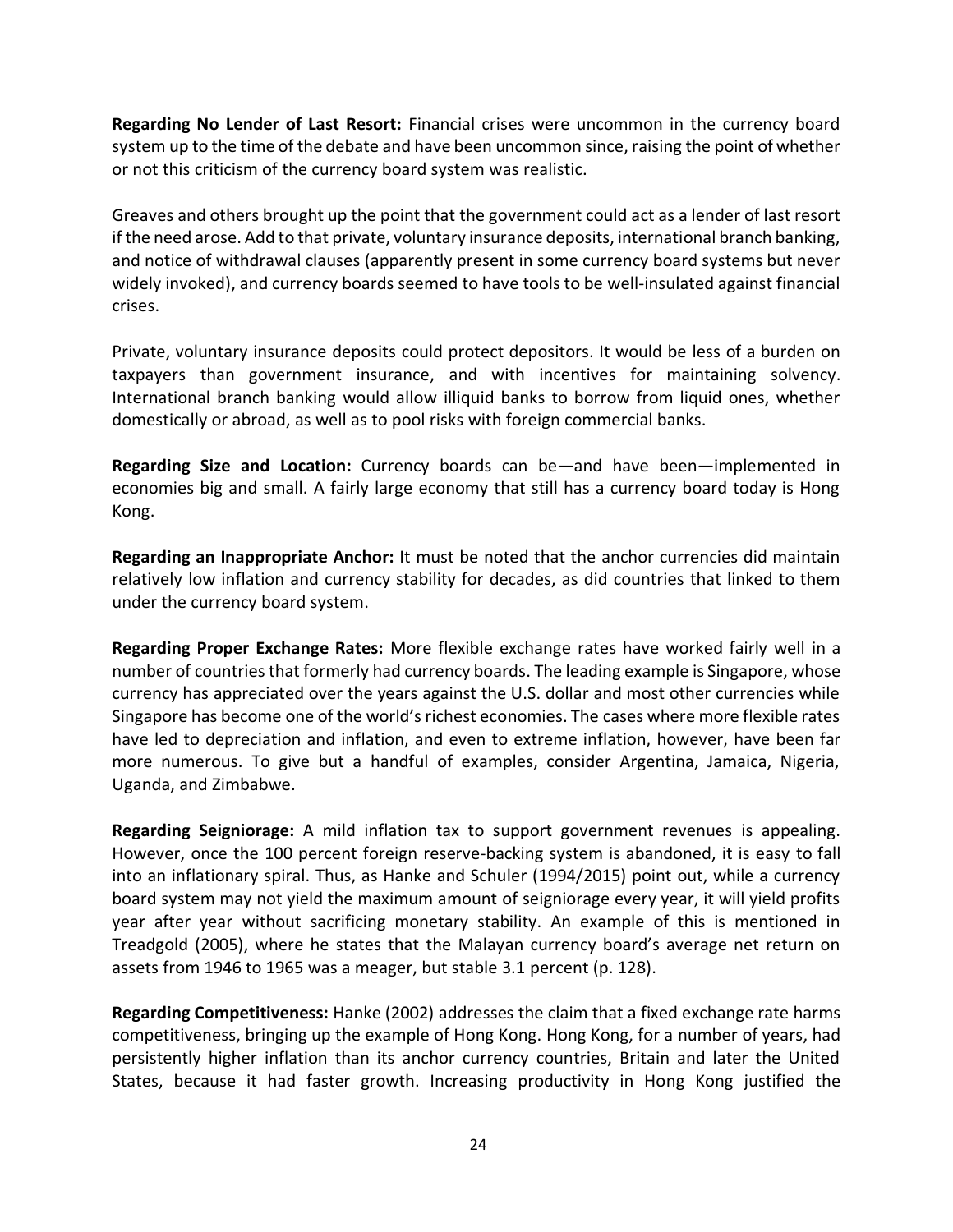differential. Wages increased even faster than prices and living standards rose, all while maintaining impressive rates of economic growth.

**Regarding Political Sovereignty:** Just because a colony becomes independent does not mean it must change its entire monetary system. Since currency boards maintain the stability of a colony's currency—the economic pride of the colony, if you will—they could be considered *preservers* of national sovereignty, not extenders of colonialism. If, on the brink of independence, a central bank were implemented in a colony and extreme inflation were to result, both economic pride and national sovereignty would be significantly diminished.

I will conclude this personal review of the currency board debate by noting that, on average, inflation has been higher in countries that have replaced their currency boards with central banks. Economic growth has often been lower. (A forthcoming book by Hanke and Schuler will have up-to-date data on this point.) More specifically, as Hanke (2002, pp. 94-98) details, Argentina, Estonia, Lithuania, Bulgaria, and Bosnia-Herzegovina showed substantial improvements in inflation, real GDP growth, and other indicators after implementing currency boards (or currency board-like systems).

#### **8. Conclusion**

The currency board debate of the 1940s-1960s seemed to have gone in favor of the critics of currency boards. By the mid 1970s, only about a dozen currency boards existed, all in places with fewer than a million people.

In 1983, though, Hong Kong re-established the currency board system after more than a decade off it, to end a currency crisis. Hong Kong provided inspiration for the advocacy of currency boards in former communist countries in the 1990s. Estonia, Lithuania, Bulgaria, and Bosnia-Herzegovina implemented currency boards during the decade. Additionally, Argentina adopted a currency board-like system from 1991-2002. The system crashed spectacularly, but the other currency boards operated successfully, and Hong Kong's system remains in existence. Debate on currency boards was most intense during the 1990s but has continued to simmer, incorporating updated data and more recent theoretical arguments. Steve Hanke in particular has been active in continuing to suggest applying or reapplying the currency board system in a number of turmoilridden states, such as Nigeria, Lebanon, Venezuela, and Sudan.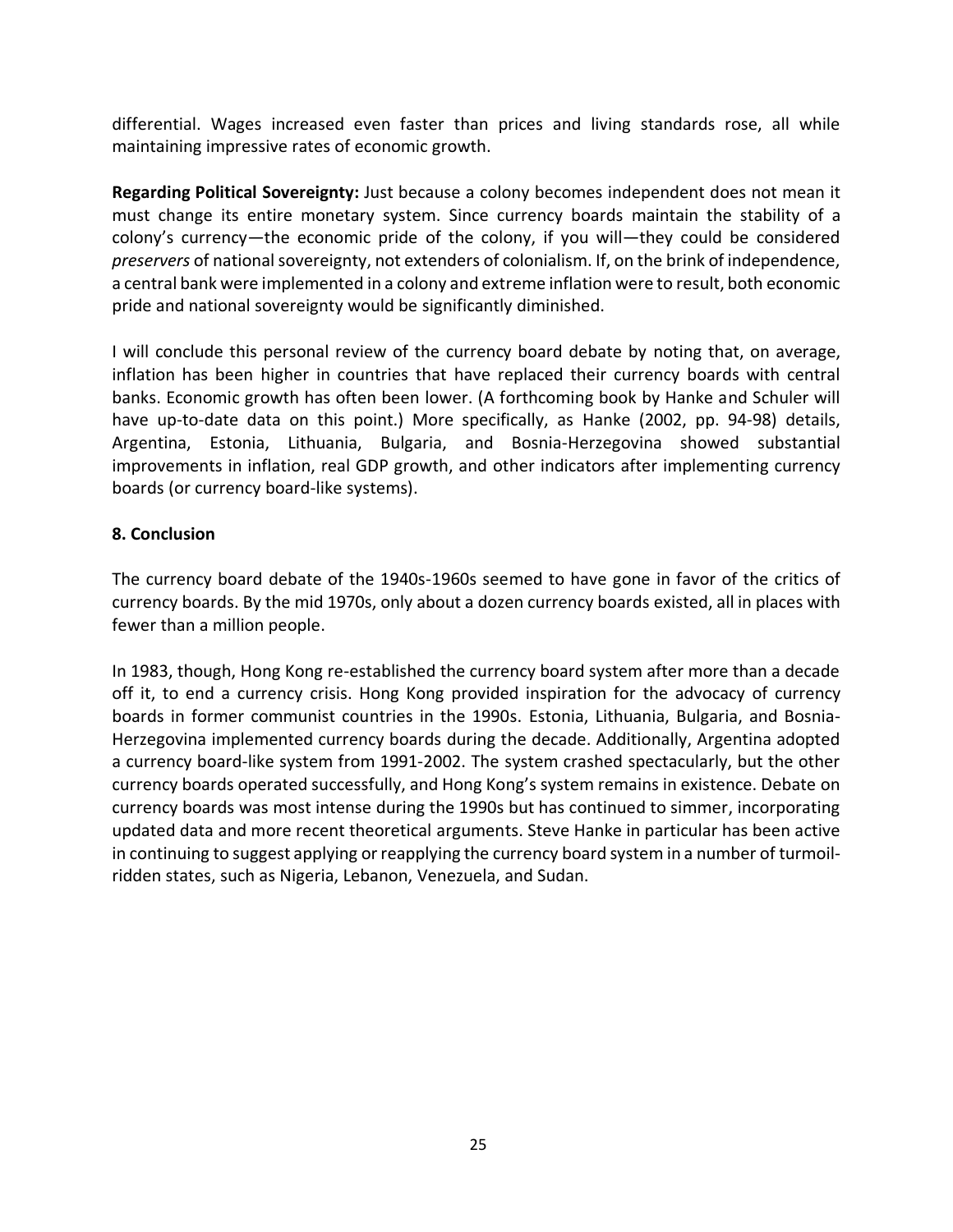#### **Appendix: Debate Participants and Their Credentials**

Except as noted, academic positions such as lectureships and professorships are all in economics.

**"Analyst" (pseudonym):** No information; possibly Jamaican or other West Indian.

- **Thomas Balogh (1905-1985):** Student, Corvinus University of Budapest; Student, Free University of Berlin; Financial Analyst, Reichsbank, Banque de France, and Federal Reserve (1928-1934); Analyst, O.T. Falk and Co.; Lecturer, University College London (1934-1939); Lecturer, Balliol College, Oxford (1940-1960); Reader, Balliol College, Oxford (1960-?); Economic Adviser to British Prime Minister Harold Wilson (1964-?); granted a life peerage as Baron Balogh (1968).
- **Eugene Albert Birnbaum (1926?-2008?):** Research Economist, IMF (1946-1960); Senior Economist, Standard Oil Company (New Jersey) (1960s); Chief Economist, First National Bank of Chicago (1970s).
- **George A. Blowers (1906-1969):** B.A., Harvard University (1928); Banker, National City Bank (1928-1938); General Manager, Bank of Monrovia, Liberia (1938-1943); Governor, State Bank of Ethiopia (1943-1949), Member, United Nations and IMF Missions to Libya, Central America, and Saudi Arabia (1950s); Governor, Saudi Arabian Monetary Agency (1952-1954); Director, Export–Import Bank of the United States (1954-1961).
- **Sir Sydney Caine (under "Special Correspondent") (1902-1991):** Secretary, West Indian Sugar Commission and U.K. Sugar Industry Commission (1926-1936); Financial Secretary of Hong Kong (1937-1940); Consultant, World Bank; Minister, British Embassy, Washington; Vice-Chancellor, University of Malaya (1952-1957); Director, London School of Economics (1957- 1967); Chairman, UNESCO International Institute for Educational Planning (1963-1970).
- **Peter Joseph Drake (?-present):** Student, University of Melbourne; Student, Australian National University; Economics Researcher, Commonwealth Banking Corporation; Lecturer, University of Malaya; Principal, University of New England, Armidale; Vice-Chancellor, Australian Catholic University (1991); Senior Lecturer, University of Melbourne; Member of the Order of Australia (2003).
- **Arthur F. Earle (1921-2017):** Royal Canadian Navy (1939-1945); aluminum company executive (1948-1962?); B.S. by correspondence, London School of Economics (1952); Ph.D., London School of Economics (1958); CEO, Hoover UK (1962?-1965); Founding Principal, London Business School (1965-1972).
- **John Exter (1910-2006):** B.A., College of Wooster (1928-1932); Student, Tufts University; Student, Harvard University (1939-?); Student, Massachusetts Institute of Technology; Economist, Board of Governors of the Federal Reserve System (1946); Adviser to the Secretary of Finance of the Philippines (1948); Governor, Central Bank of Ceylon (1950-1953); Middle East Division Chief, World Bank (1953); Vice President, Federal Reserve Bank of New York (1954); Vice President, First City National Bank (1959-1960); Senior Vice President, First National City Bank (1960-1972).
- **Ida Cecil Greaves (1906-1990?):** From Barbados, white; B.A., McGill University (1929); M.A., McGill University (1930); Lecturer, London School of Economics.
- **David Lawrence Grove (1918-2016):** B.A., Harvard University (1940); Office of Strategic Services (World War II); Ph.D., Harvard University (1952); Economist, Board of Governors of the Federal Reserve System (1944-1952); Adviser to multiple governments including the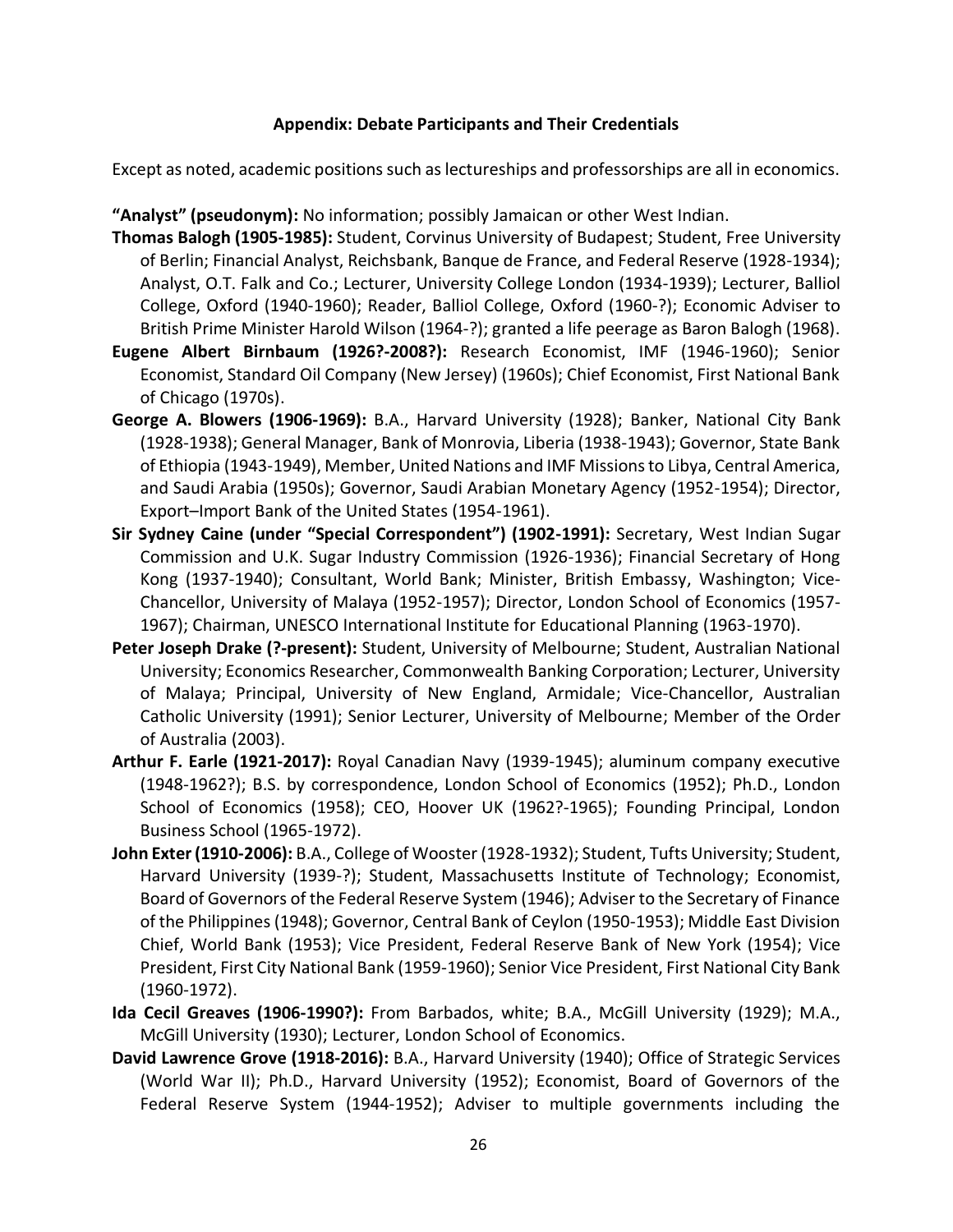Philippines (1948-1949), Paraguay, Ecuador, Guatemala, Colombia, Chile, Israel (1940s-1950s); Chief Economist, Bank of America (1952-1958); Vice President, Bank of America (1959-1963); Vice President and Economic Adviser, Federal Reserve Bank of San Francisco (1963-1964); Vice President and Economist, Blyth & Company (1965-1966); Chief Economist, International Business Machines (1966-1978); President, David L. Grove Ltd. (1978-1985).

- **Arthur Dennis Hazlewood (?-2015):** Student, University of London; Economics Fellow, Pembroke College, University of Oxford (1961-1988); Warden, Queen Elizabeth House, University of Oxford (1979-1986).
- **Samuel Irving Katz (1916-1993):** Student, George Washington University (1936-1942); Student, Harvard University (1946-1948); Agricultural Economist, U.S. Department of Agriculture (1935-1948); First Lieutenant, Economic Division, U.S. Military Government for Germany, U.S. Army (1943-1946); Adviser, Division of International Finance, Board of Governors of the Federal Reserve System (1948-1974); Lecturer, American University (1958-1965); Professorial Lecturer, George Washington University (1966-1968); Visiting Professor, MIT Sloan School of Management (1969); Professor, Georgetown University (1974-1986); Editor, *Finance and Development* (1977-1982).
- **Frank Henry Haviland King (1926-2012):** U.S. Army (World War II); B.A., Stanford University; Ph.D., Oxford University; University of Hong Kong (1950s); Economist, World Bank; Professor, University of Kansas; Director, Centre of Asian Studies, University of Hong Kong (1969-1989).
- **Robert Joseph Lampman (1920-1997):** Professor, University of Wisconsin-Madison (1958-1987); Interim Director, University of Wisconsin-Madison Institute for Research on Poverty (1966); Economist, President's Council of Economic Advisers (1962-1963).
- **William Arthur Lewis (1915-1991):** Student, London School of Economics (1933-1937); Assistant Lecturer, London School of Economics (1938-1947); Professor, University of Manchester (1948-1957); Economic Adviser, Nigeria, Ghana, Trinidad & Tobago, Jamaica, and Barbados; Vice-Chancellor, University of the West Indies (1959-1962); Professor, Princeton University (1963-1983); President, Caribbean Development Bank (1970-1973); Recipient, Nobel Prize in Economics (1979).
- **George M. Lomoro (?-?):** Makerere University (1960s); Executive Director and Group Economist, Uganda Development Corporation (1970s).
- **John Loxley (1942-2020):** Student, University of Leeds (1959-1966); Lecturer, Makerere University (1960s); Lecturer, University of Dar-es-Salaam; Manager, National Bank of Commerce, Tanzania; Director, Institute of Finance, Tanzania; Deputy Minister, Economic Development Sub-Committee, Manitoba (1975-1977); Professor, University of Manitoba (1977-?); Economic Adviser, Uganda, Tanzania, Madagascar, Mozambique, Manitoba, and South Africa.
- **John Mars (born Hans Materschläger) (1898-1985):** Consultant, Austrian Chamber of Commerce, Vienna (1926-1934); Lecturer, Trinity College Dublin (1946-1948); Senior Lecturer, University of Leeds (1948-1949); Reader, University of Manchester (1949-1962); Economist, United Nations Economic Commission for Africa (1962-1970).
- **Alexander Norman McLeod (1911-2007):** Member, IMF Missions to Libya, Central America, and Saudi Arabia (1952); Chief Economist, Toronto-Dominion Bank; Governor, Central Bank of Trinidad & Tobago; Professor Emeritus, York University.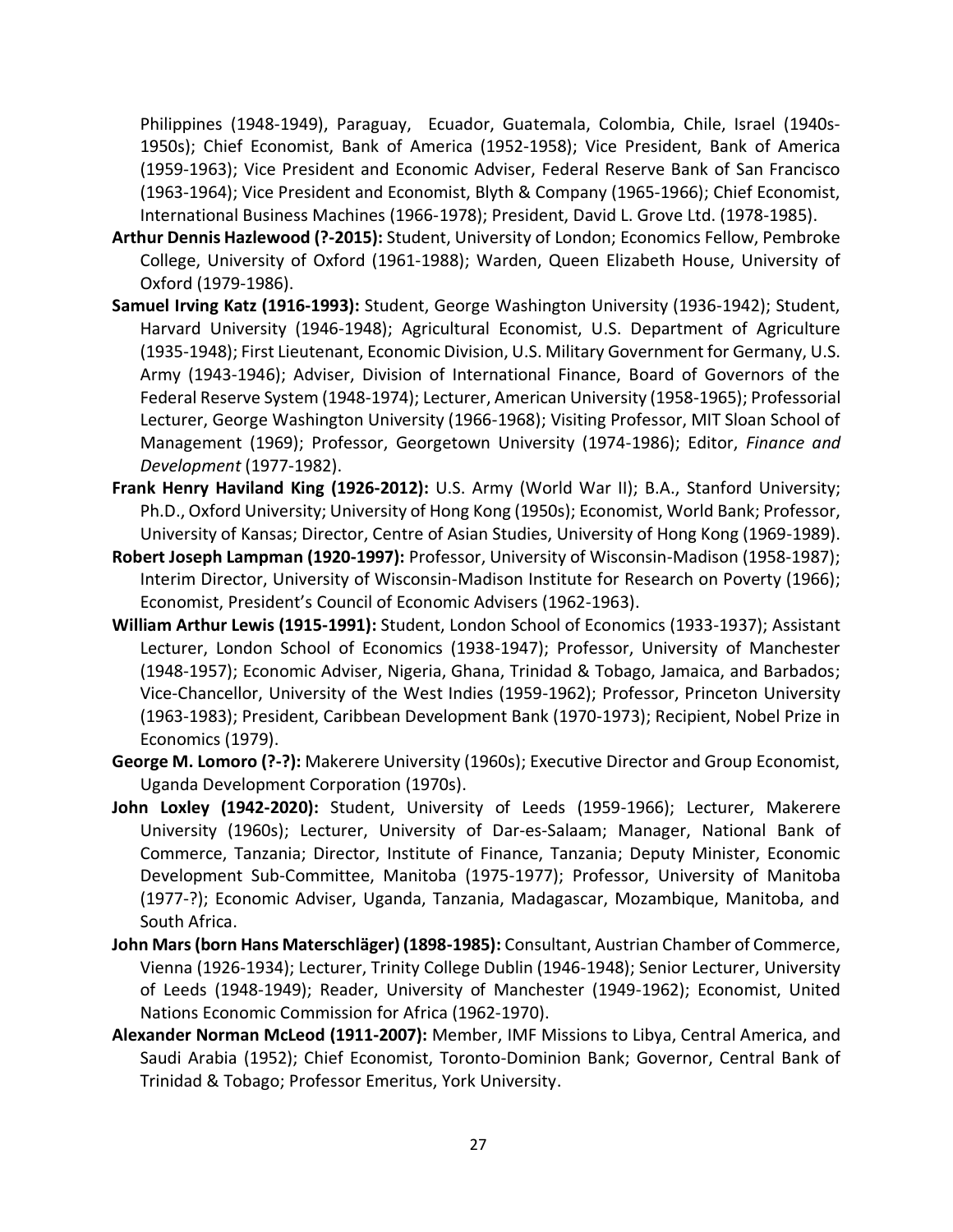- **Hla Myint (1920-2017):** Student, University of Rangoon (1935-1939); Student, London School of Economics; Professor and Rector, University of Rangoon (1945-1952, 1958-1961); Economic Adviser, Burmese National Planning and State Agricultural Bank Committee (1950s); Professor Emeritus, London School of Economics (1966-1985).
- **Edward Thomas Nevin (1925-1992):** Student, Aberystwyth University (1946-1949); Student, Cambridge University; Lecturer, Aberystwyth University (1952-1968); Ministry of Finance, Jamaica; Member, Economic Research Institute, Dublin; Professor, University of Swansea (1968-1990).
- **Walter Tessier Newlyn (1915-2002):** Student, London School of Economics (1945-1948); Economic Adviser, Government of Uganda (1956-1959); Chairman, UN Expert Committee on Payment Agreements in Africa (1960s); Director of Economic Research, East African Institute of Social Research (1965-1967); Professor, University of Leeds (1967-1978); Researcher, University of Sussex Institute of Development Studies.
- **Barbu Mihai Niculescu (1917-1998):** M.A., University of Cambridge; Ph.D., University of London; Economic Warfare and Political Intelligence Division, British Foreign Office (early 1940s), Bank of Ghana (1950s); Senior Lecturer, University of Melbourne (1962-1964); Professor, Victoria University of Wellington (1964-?); Author, *Colonial Planning—A Comparative Study* (1958).
- **J.O.W. (Obasanmi) Olakanpo (1935-1972?):** Student, London School of Economics; Professor, University of Ibadan; Professor, University of Lagos.
- **David C. Rowan (1918-2008):** Student, St. Lawrence College, Ramsgate; British Army (World War II); Student, University of Bristol; Junior Lecturer, University of Birmingham (1950s); Professor, University of New South Wales; Visiting Professor, University of Melbourne; Professor, University of Southampton (?-1970); Visiting Professor, Australian National University; Adviser, Organization for Economic Cooperation and Development; Economist, Federal Reserve Bank of St. Louis; External Examiner, University of the West Indies.
- **Herbert Austin Shannon (?-?):** Student, University of Belfast; Student, London School of Economics; Senior Lecturer, University of the Witwatersrand; Senior Lecturer, University of Bristol; Assistant Secretary, British Board of Trade; Assistant Chief, British Commonwealth Division, IMF (1950s).
- **Paul W. Sherwood (born Paul Steinitz) (1922-?):** Born in Vienna; fled Nazi rule; British Army (World War II); B. Com., London School of Economics (late 1940s); Assistant Lecturer, London School of Economics (late 1940s); Lecturer; University of Malaya, Singapore (1950-1958); cofounder and first editor, *Malayan Economic Review* (1950s); Senior Lecturer, Newcastle University College (later University of Newcastle), Australia (1958-1978).
- **Clive Yolande Thomas (1938-present):** Student, Queen's College, Guyana; Student, University of Guyana; Student, University of London (1964); Professor and Director of the Institute of Development Studies, University of Guyana (1970-2020); Visiting Professor, University of Dares-Salaam; Visiting Professor, Carleton University; Visiting Professor, Colgate University; Visiting Professor, University of the West Indies; Presidential Adviser, Ministry of the Presidency (as of 2021); Chairman, Guyana Sugar Corporation (as of 2021).
- **Guy M. Watson (?-?):** Bank of England, including Chief of Overseas Department (1957-1959) and Chief of Central Banking Information Department (1959-1963).
- **Paul Alexander Wilson (1903-?):** Research Economist, World Bank (1957-?).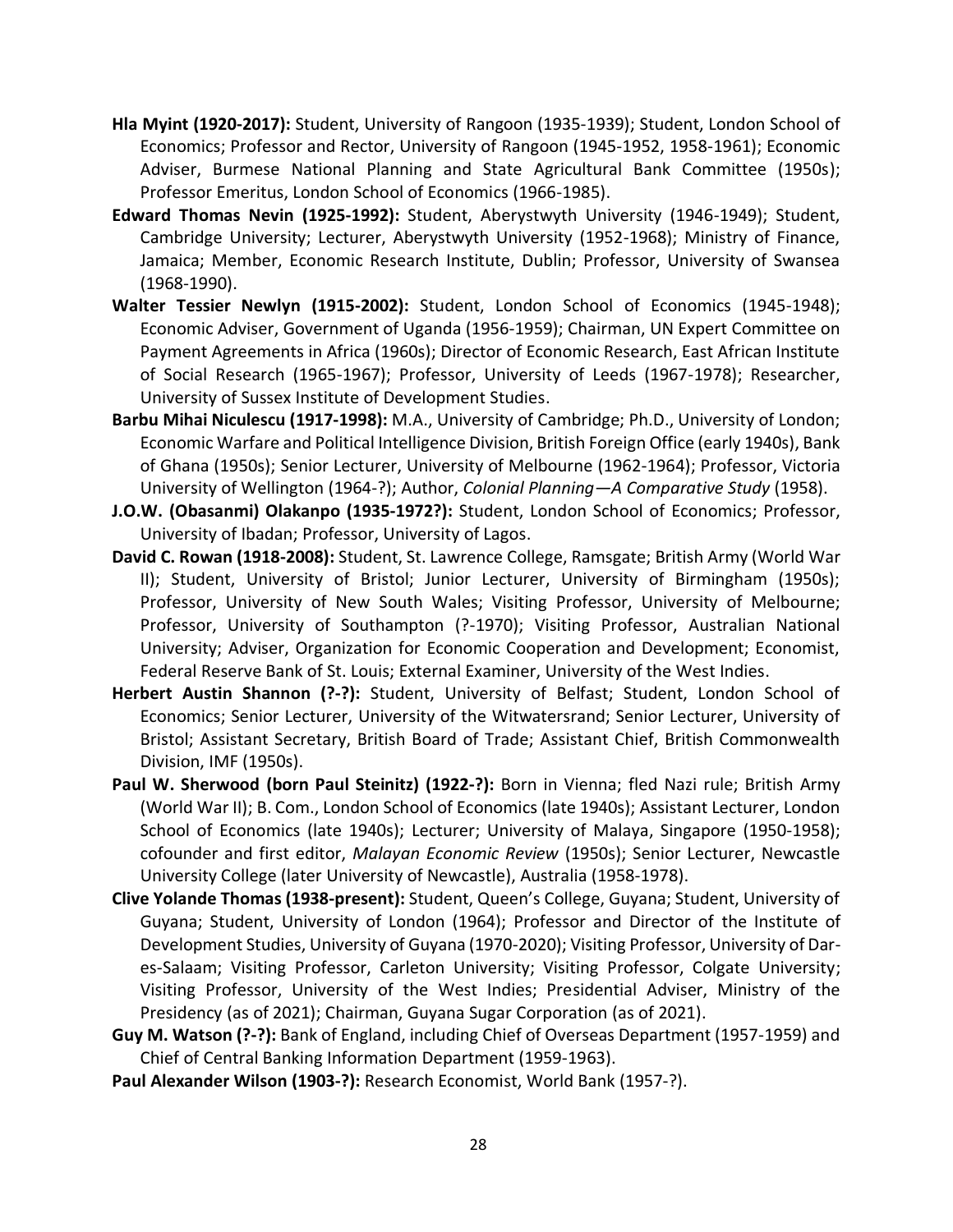#### **References**

- 1. "Analyst." 1953. "Currency and Banking in Jamaica." *Social and Economic Studies*, v. 1: 41-53.
- 2. "Analyst." 1954. "Rejoinder to Mr. Earle." *Social and Economic Studies,* v. 3, no. 1: 105-108.
- 3. Balogh, Thomas. 1958. "A Note on the Monetary Controversy in Malaya." *Malayan Economic Review,* v. 4, no. 2, October: 21-26.
- 4. Basu, S[aroj] K[umar]. 1971. *A Review of Current Banking Theory and Practice.* Calcutta: Macmillan.
- 5. Birnbaum, Eugene A. 1957. "The Cost of a Foreign Exchange Standard or of the Use of a Foreign Currency as the Circulating Medium." *IMF Staff Papers,* v. 5, no. 3, February: 477-491.
- 6. Blowers, G[eorge] A., and McLeod, A[lexander] N. 1952. "Currency Unification in Libya." *IMF Staff Papers,* v. 2, no. 3, November: 439-467.
- 7. [Caine, Sydney]. 1948-1949. "Monetary Systems of the Colonies," *The Banker* (London), July 1948: 21-24; "II. West Africa," August 1948: 93-99; "III. East Africa," September 1948: 169- 175; "IV. Hong Kong," October 1948: 33-39; "V. Malaya," November 1948: 101-106; "VI. The West Indies," December 1948: 161-167; "VII. The Indian Ocean, Pacific, and Mediterranean Colonies," January 1949: 42-43. "VII. Trends and Future Possibilities," February 1949: 92-98.
- 8. [Caine, Sydney]. 1950. Monetary Systems of the Colonies. London: *The Banker*. (Reprinted from 1948-1949.)
- 9. Drake, P[eter] J[oseph]. 1969. *Financial Development in Malaya and Singapore.* Canberra: Australian National University Press.
- 10. Earle, A[rthur] F. 1954. "Colonial Monetary Theory." *Social and Economic Studies,* v. 3, no. 1, June: 97-105.
- 11. Exter, John. 1949. *Report on the Establishment of a Central Bank for Ceylon.* Ceylon Sessional Paper no. 14. Colombo: Ceylon Government Press.
- 12.Greaves, Ida C[ecil]. 1950. *Monetary Systems of the Colonies.* London: His Majesty's Stationery Office.
- 13. Greaves, Ida C[ecil]. 1951. "The Sterling Balances of Colonial Territories." *Economic Journal,* v. 61, no. 242, June: 433-439.
- 14. Greaves, Ida C[ecil]. 1953. "Sterling Balances and the Colonial Currency Systems: A Comment." *Economic Journal,* v. 63, no. 252, December: 921-923.
- 15. Greaves, Ida C[ecil]. 1954a. "The Character of British Colonial Trade." *Journal of Political Economy,* v. 62, no. 1, February: 1-11.
- 16. Greaves, Ida C[ecil]. 1954b. "The Colonial Sterling Balances." Princeton University Essays in International Finance, no. 20, September.
- 17. Greaves, Ida C[ecil]. 1957. "Colonial Trade and Payments." *Economica* (New Series), v. 24, no. 93, February: 47-58.
- 18.Grove, David L., and John Exter. 1948. "The Philippine Central Bank Act." *Federal Reserve Bulletin,* v. 34, no. 8, August: 938-949.
- 19. Hanke, Steve H. 2002. "Currency Boards." *Annals of the American Academy of Political and Social Science,* no. 579, January-February: 87-105.
- 20. Hanke, Steve H., Jonung, Lars, and Schuler, Kurt. 1993. *Russian Currency and Finance: A Currency Board Approach to Reform.* London: Routledge.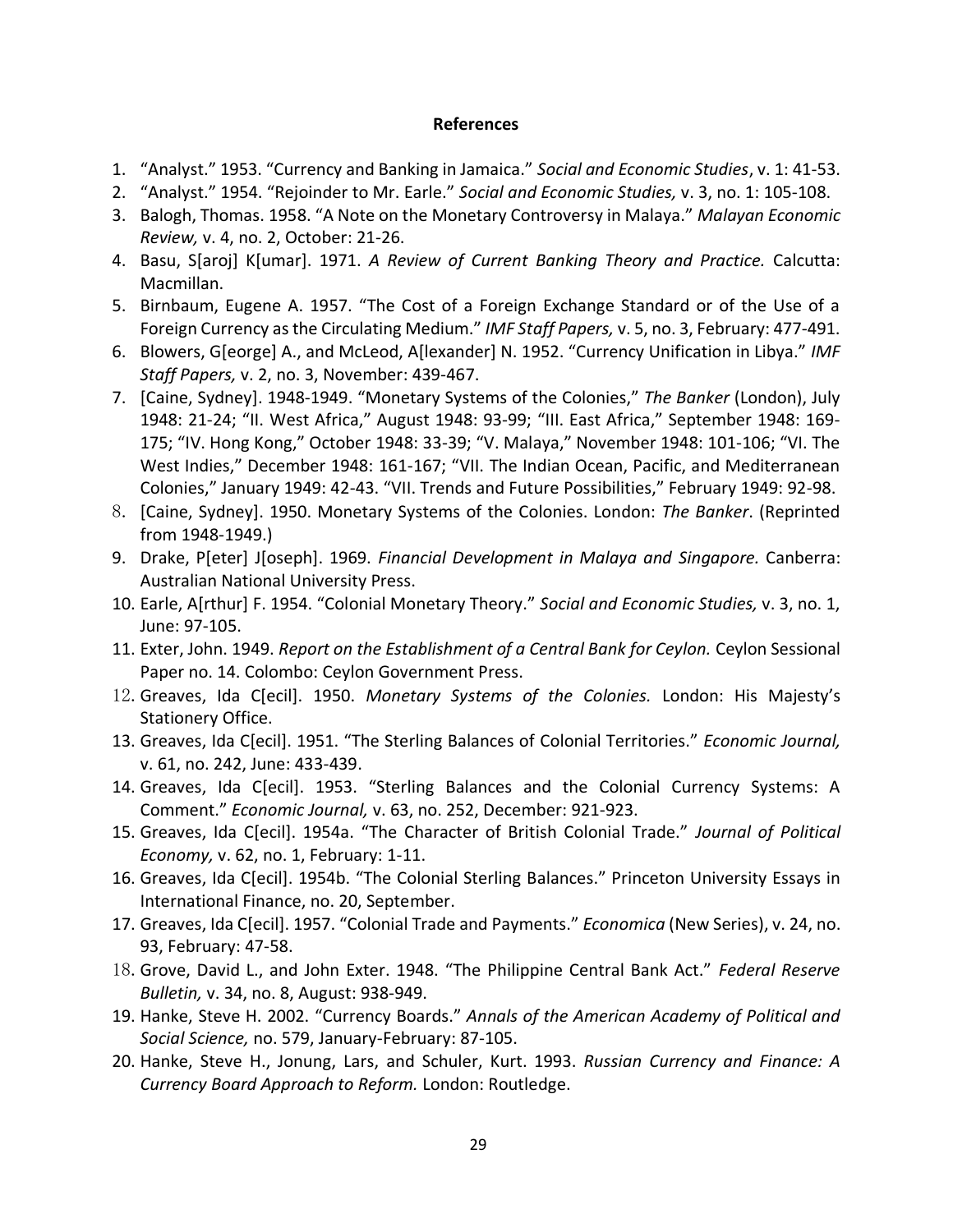- 21. Hanke, Steve H., and Schuler, Kurt. 1994/2015. *Currency Boards for Developing Countries: A Handbook.* San Francisco: Institute for Contemporary Studies Press.
- 22. Hazlewood, Arthur. 1952. "Sterling Balances and the Colonial Currency System." *Economic Journal,* v. 62, no. 248, December: 942-5. (Comments on Greaves 1951.)
- 23. Hazlewood, Arthur. 1954a. "Sterling Balances and the Colonial Currency System: A Reply." *Economic Journal,* v. 64, no. 255, September: 616-17. (Comments on Greaves 1953.)
- 24. Hazlewood, Arthur. 1954b. "The Economics of Colonial Monetary Arrangements." *Social and Economic Studies,* v. 3, nos. 3-4, December: 291-315.
- 25. Hazlewood, Arthur. 1959. *The Economics of "Under-Developed" Areas: An Annotated List of Books, Articles, and Official Publications, 2nd edition*. London: Oxford University Press.
- 26. Humpage, Owen F., and John M. McIntire. 1995. "An Introduction to Currency Boards." *Economic Review,* Federal Reserve Bank of Cleveland, 2nd Quarter: 2-11.
- 27. Katz, Samuel I. 1956. "Development and Stability in Central and West Africa: A Study in Colonial Monetary Institutions." *Social and Economic Studies,* v. 5: 281-294.
- 28.King, Frank H[enry] H[aviland]. 1953. *The Monetary System of Hong Kong; with a Chapter on the Monetary System of Macao.* Hong Kong: K. Weiss.
- 29. King, Frank H[enry] H[aviland]. 1955. "Sterling Balances and the Colonial Monetary Systems." *Economic Journal,* v. 65, no. 260, December: 719-721.
- 30.King, Frank H[enry] H[aviland]. 1957. *Money in British East Asia*. London: Her Majesty's Stationery Office.
- 31.Lampman, R[obert] J. 1967. "The Sources of Post-War Economic Growth in the Philippines." *Philippine Economic Journal,* v. 6, no. 2: 170-187.
- 32. Lee, Sheng-Yi. 1974. *The Monetary and Banking Development of Malaysia and Singapore.* Singapore: Singapore University Press. (This book also went through later editions.)
- 33. Lewis, W[illiam] Arthur. 1955. *The Theory of Economic Growth.* London: Allen & Unwin.
- 34. Lomoro, George M. 1964. "The East African Currency Board: Background and Current Problems." EDRP Working Papers, Makerere Institute of Social Research.
- 35. Loxley, John. 1965. "Sterling Reserves and the Fiduciary Issue in East Africa." EDRP Working Paper no. 90, Makerere Institute of Social Research.\*
- 36. Loxley, John. 1972. "Financial Planning and Control in Tanzania." *Development and Change,* v. 3: 43-61.
- 37. Mars, J[ohn]. 1948. "The Monetary and Banking System of Nigeria." In Margery Perham, editor, *Mining, Commerce, and Finance in Nigeria,* v. 2 of *Economics of a Tropical Dependency.* London: Faber and Faber.
- 38. McLeod, Alexander [N.] 1976. "The British Currency-Board System—Successes and Shortcomings." *The Banker* (London), v. 125, no. 589, March: 247-252.
- 39. Myint, H[la]. 1964. *The Economics of the Developing Countries.* London: Hutchinson.
- 40. Narsey, Wadan. (2016). *British Imperialism and the Making of Colonial Currency Systems*. London: Palgrave Macmillan.
- 41. Nelson, W. Evan. 1987. "The Gold Standard in Mauritius and the Straits Settlements between 1850 and 1914." *Journal of Imperial and Commonwealth History,* v. 16, no. 1: 48-76.
- 42. Nevin, Edward. 1961. *Capital Funds in Underdeveloped Countries.* New York: St. Martin's Press.